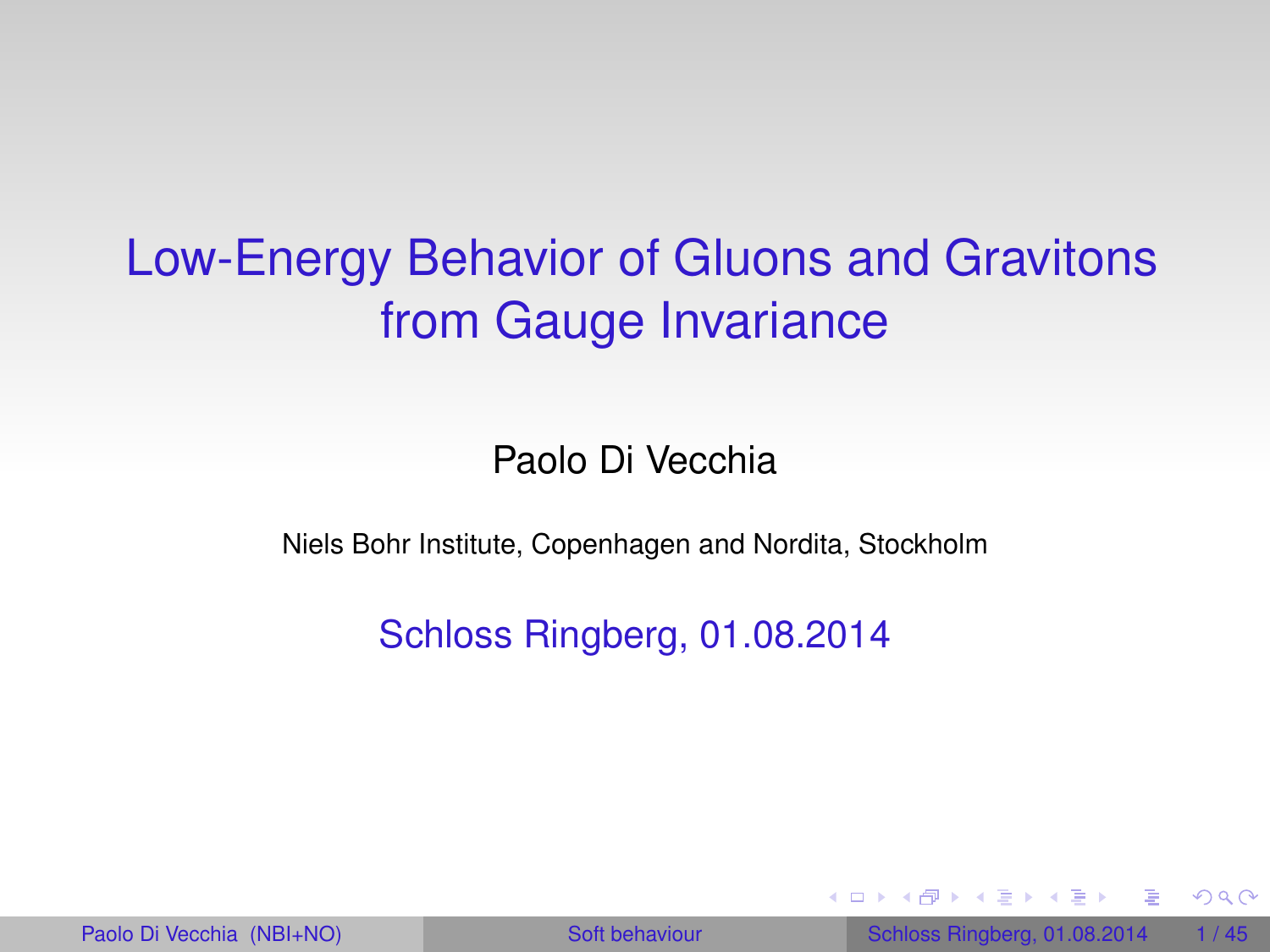### Foreword

- $\triangleright$  This talk is based on the work done together with Zvi Bern, Scott Davies and Josh Nohle
	- **E** "Low-Energy Behavior of Gluons and Gravitons: from Gauge Invariance", arXiv:1406:6987 [hep-th].

 $\blacksquare$  See also the related work by J. Broedel, M. de Leeuw, J. Plefka and M. Rosso "Constraining subleading soft gluon and graviton theorems", arXiv:1406.6574 [hep-th]

 $\Omega$ 

 $\sqrt{m}$   $\rightarrow$   $\sqrt{m}$   $\rightarrow$   $\sqrt{m}$   $\rightarrow$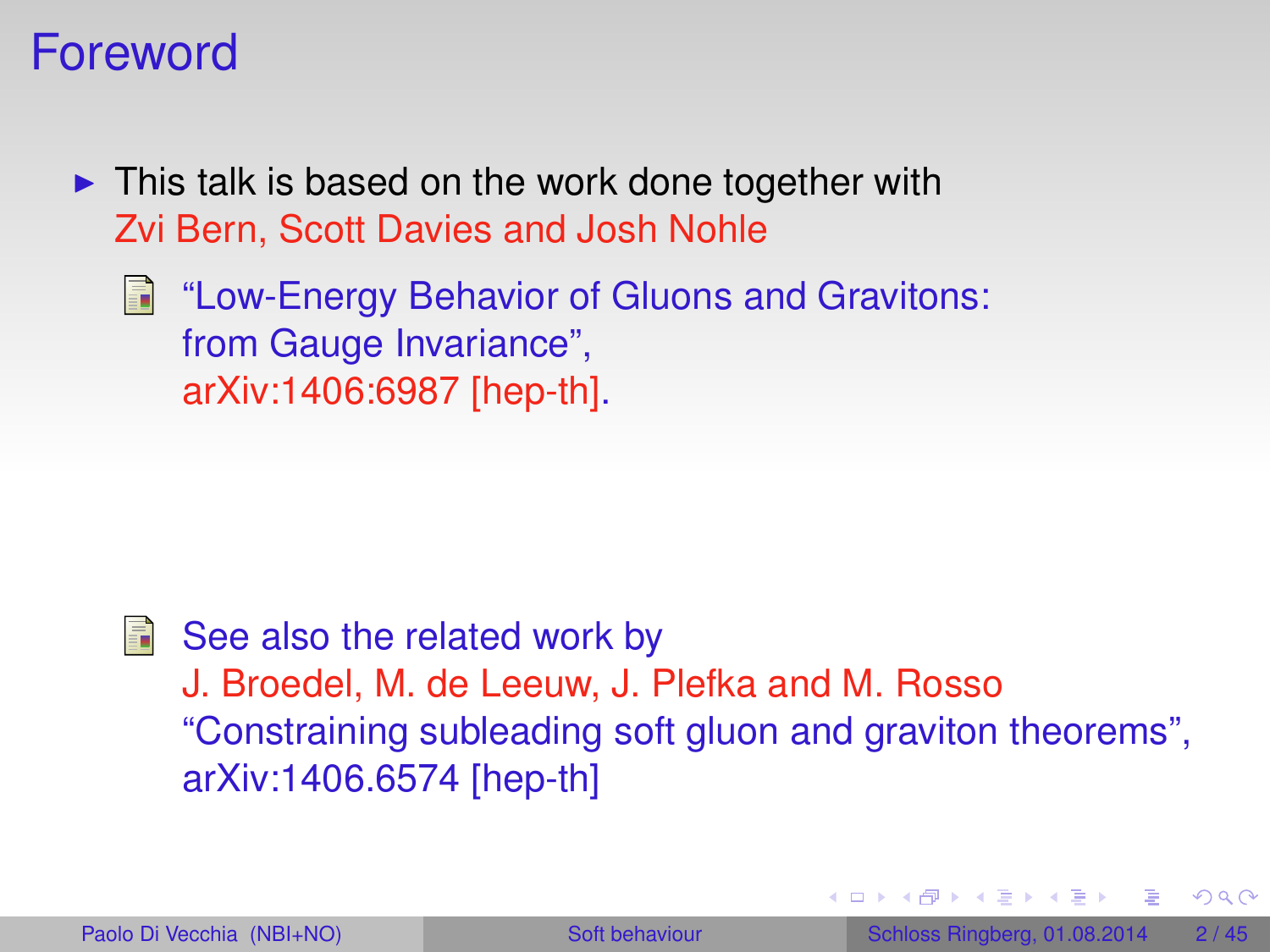# Plan of the talk

- **[Introduction](#page-3-0)**
- [Scattering of a photon and](#page-8-0) *n* scalar particles
- [Scattering of a graviton and](#page-15-0) *n* scalar particles
- Soft limit of *n*[-gluon amplitude](#page-23-0)
- Soft limit of *n*[-graviton amplitude](#page-30-0)
- [Comments on loop corrections: gauge theory](#page-34-0)
- [Comments on loop corrections: gravity](#page-37-0)
- [What about soft theorems in string theory?](#page-39-0)
- **[Conclusions](#page-43-0)**
- [Outlook](#page-44-0)

 $(0,1)$   $(0,1)$   $(0,1)$   $(1,1)$   $(1,1)$   $(1,1)$   $(1,1)$   $(1,1)$   $(1,1)$   $(1,1)$   $(1,1)$   $(1,1)$   $(1,1)$   $(1,1)$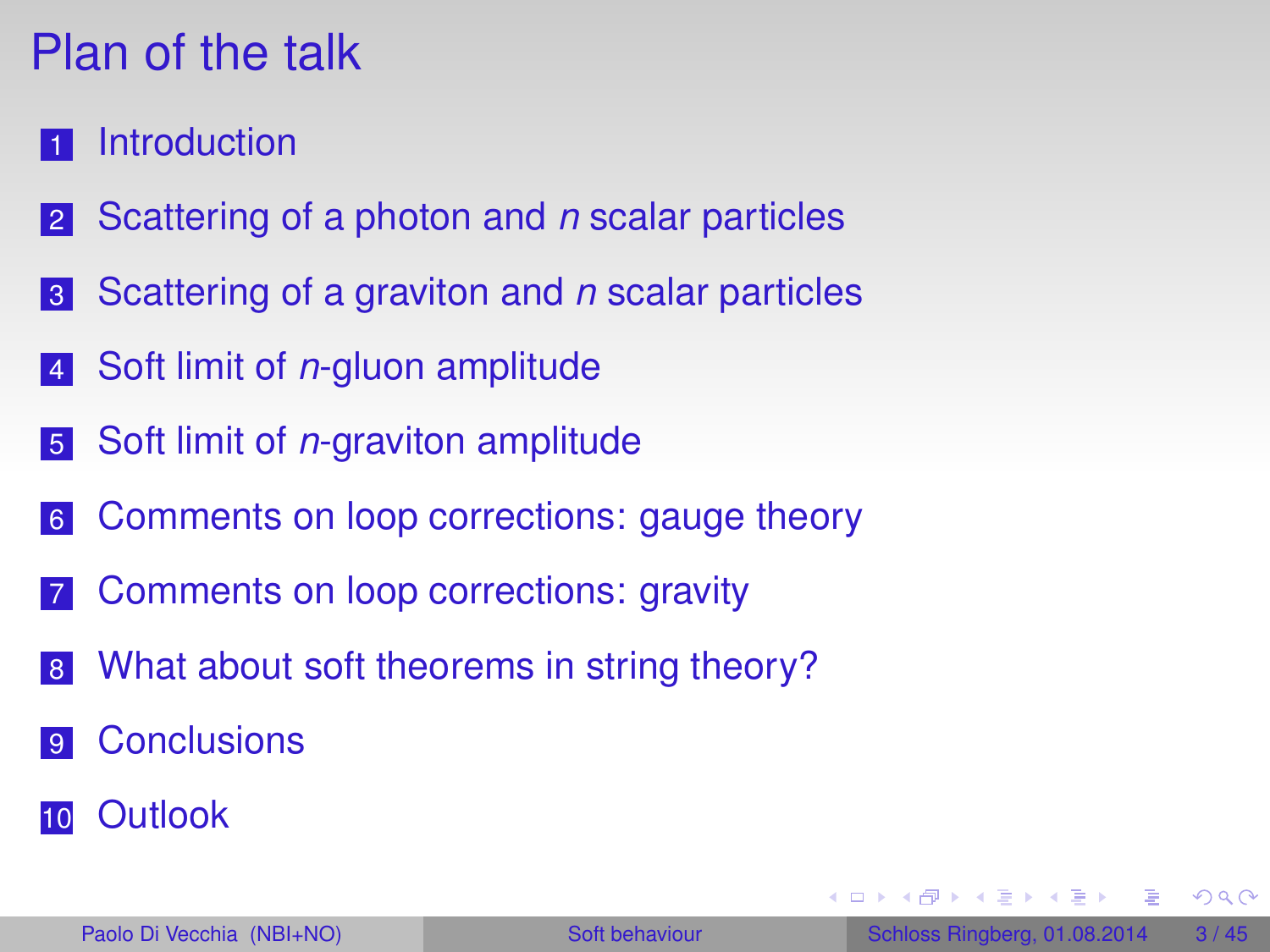## **Introduction**

- $\triangleright$  Three kinds of symmetries with different physical consequences.
- $\triangleright$  Global unbroken symmetries as isotopic spin or  $SU(3)_V$  in three-flavor QCD.
- If Unique vacuum annihilated by the symmetry gener.:  $Q_a|0\rangle = 0$
- $\triangleright$  Particles are classified according to multiplets of this symmetry and all particles of a multiplet have the same mass.
- If isotopic spin were an exact symmetry, the proton and the neutron would have the same mass.
- $\triangleright$  This would have happened in QCD if the lowest two quarks would have had the same mass.
- $\triangleright$  This is not the case because the mass matrix of the quarks breaks explicitly *SU*(2) and even more *SU*(3) flavor symmetry.

<span id="page-3-0"></span> $QQ$ 

 $(0,1)$   $(0,1)$   $(0,1)$   $(1,1)$   $(1,1)$   $(1,1)$   $(1,1)$   $(1,1)$   $(1,1)$   $(1,1)$   $(1,1)$   $(1,1)$   $(1,1)$   $(1,1)$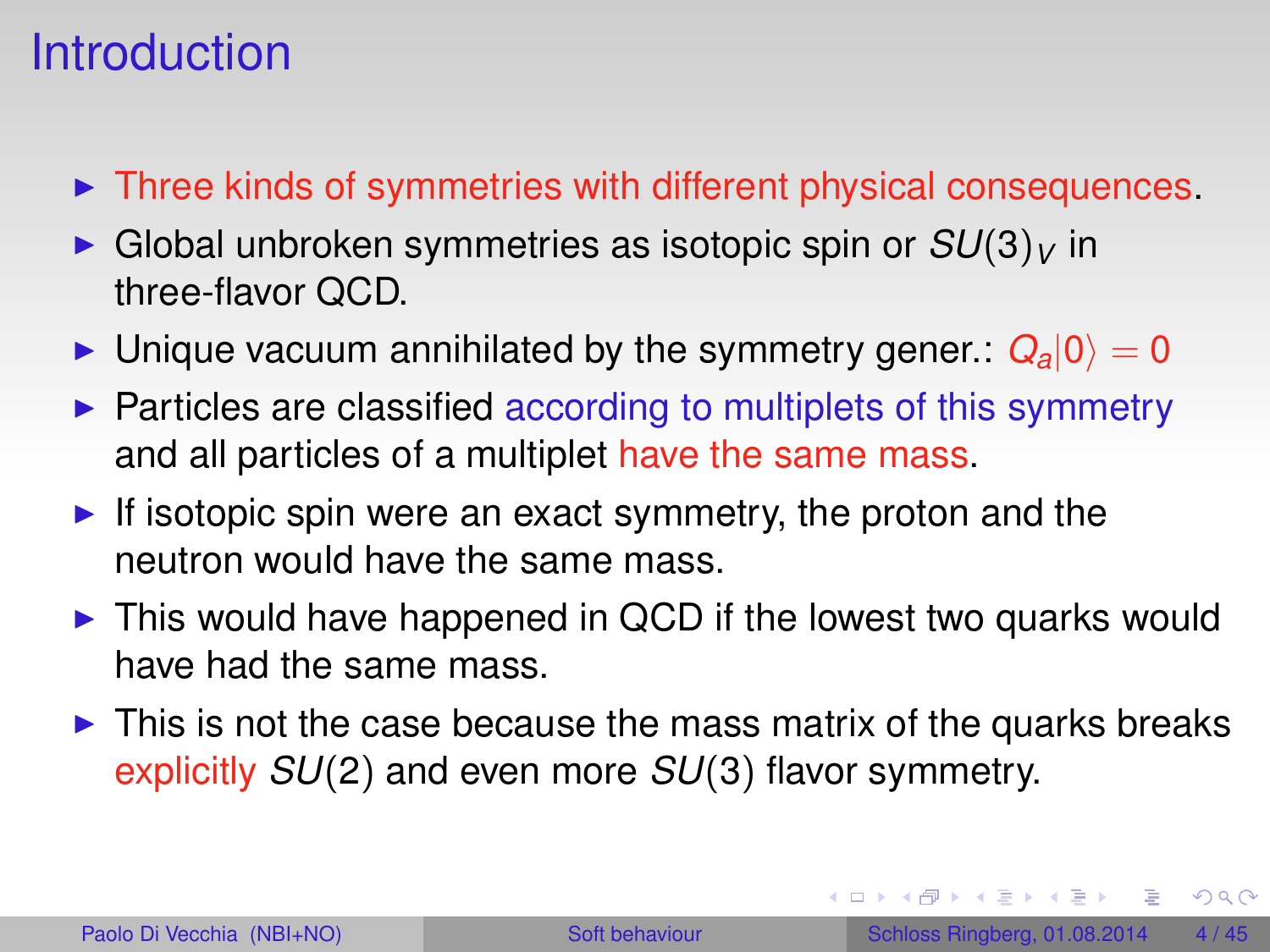- $\triangleright$  Then, we have the global spontaneously broken symmetries as  $SU(3)_l \times SU(3)_R$  (broken to  $SU(3)_V$ ) symmetry in QCD for zero mass quarks.
- $\blacktriangleright$  Degenerate vacua:  $Q_a|0\rangle = |0'\rangle$ .
- $\triangleright$  Not realized in the spectrum, but it implies the presence of massless particles, called Goldstone bosons.
- $\blacktriangleright$  They are the pions in QCD with 2 flavors.
- $\triangleright$  This is one physical consequence of the spontaneous breaking.
- Another one is the existence of low-energy theorems.
- $\blacktriangleright$  The  $\pi\pi$  scattering amplitude is fixed at low energy.
- $\triangleright$  One gets the two scattering lengths:

$$
a_0 = \frac{7m_\pi}{32\pi F_\pi^2} \;\; ; \ \ \, a_2 = -\frac{m_\pi}{16\pi F_\pi^2}
$$

#### explicit breaking by a mass term.

 $\triangleright$  Scattering amplitude is zero for massless pions at low energy because Goldstone bosons interact with derivative coupling implying a shift symmetry.  $(0,1)$   $(0,1)$   $(0,1)$   $(1,1)$   $(1,1)$   $(1,1)$   $(1,1)$   $(1,1)$   $(1,1)$   $(1,1)$   $(1,1)$   $(1,1)$   $(1,1)$   $(1,1)$ 

 $QQ$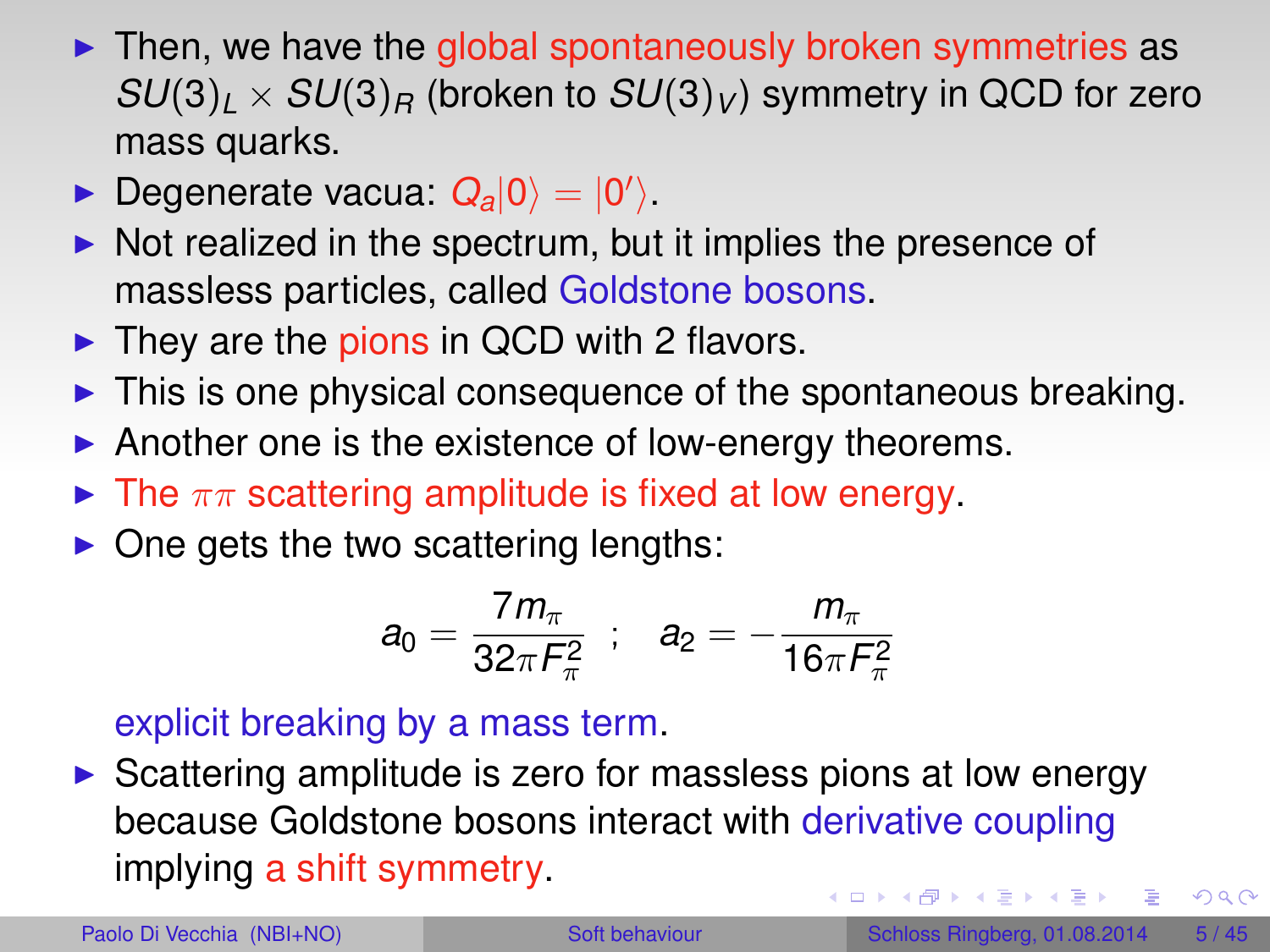- $\blacktriangleright$  Finally, we have the local gauge symmetries for massless spin 1 and spin 2 particles.
- $\triangleright$  Local gauge invariance is necessary to reconcile the theory of relativity with quantum mechanics.
- It allows a fully relativistic description, but eliminating, at the same time, the presence of negative norm states in the spectrum of physical states.
- Although described by  $A_\mu$  and  $G_{\mu\nu}$ , both photons and gravitons have only two physical degrees of freedom in d=4.
- $\blacktriangleright$  and respectively

$$
d-2
$$
 and  $\frac{(d-2)(d-1)}{2}-1$ 

in *d* space-time dimensions.

- $\triangleright$  Another consequence of gauge invariance is charge conservation that, however, follows from the global part of the gauge group.
- $\triangleright$  Yet another physical consequence of local gauge invariance is the existence of low-energy theorems for photons and gravitons: [F. Low, 1958; S. Weinberg, 1964]  $QQ$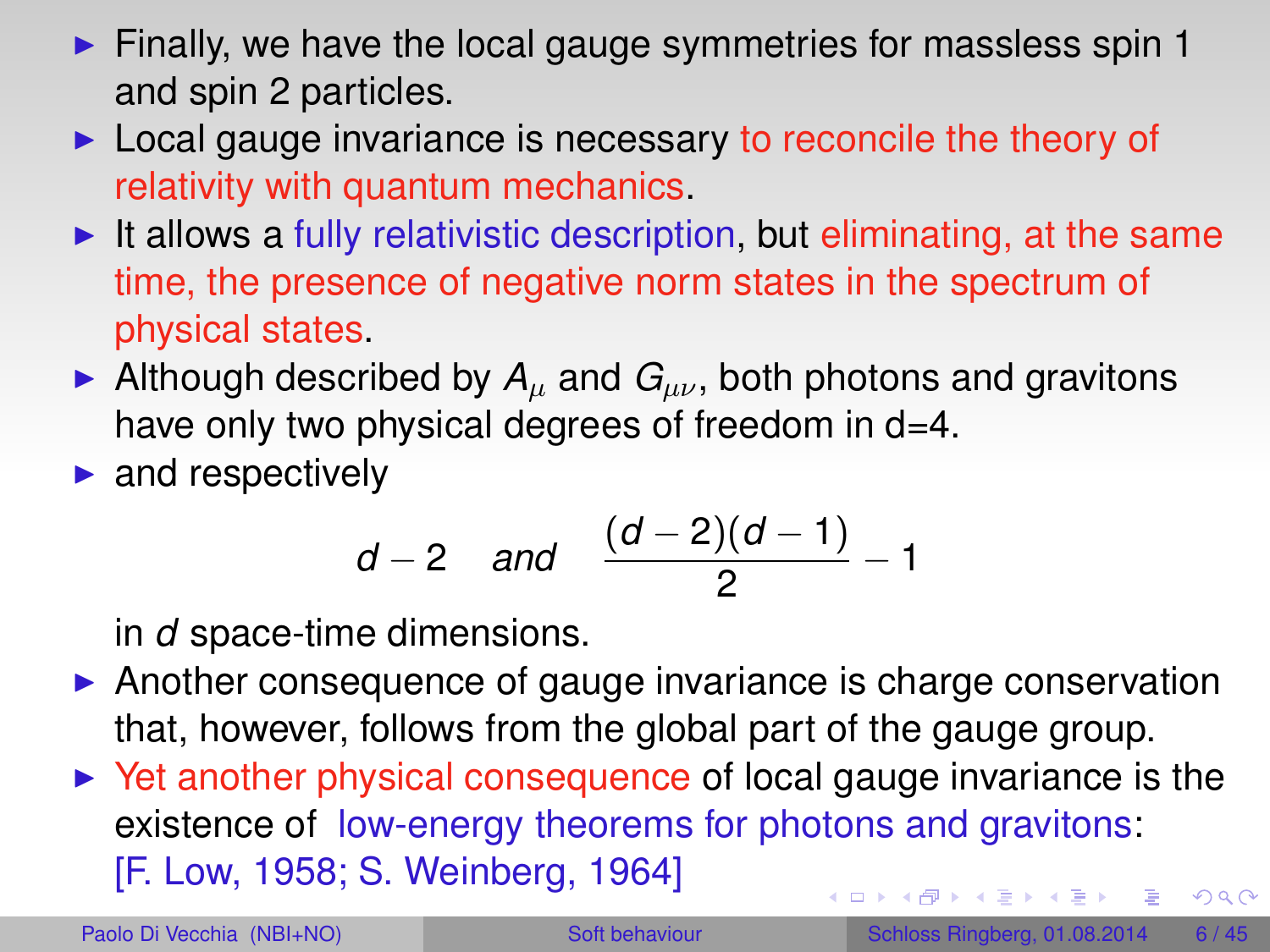- $\blacktriangleright$  Let us consider Compton scattering on spinless particles.
- **If** The scattering amplitude  $M_{\mu\nu}$  is gauge invariant:

$$
k_1^\mu M_{\mu\nu}=k_2^\nu M_{\mu\nu}=0
$$

 $\triangleright$  The previous conditions determine the scattering amplitude for zero frequency photons and one gets the Thompson cross-section:

$$
\sigma_{\mathcal{T}} = \frac{8\pi}{3} \left( \frac{e^2}{mc^2} \right)^2 = \frac{8\pi}{3} r_{cl} \tag{1}
$$

where *rcl* is the classical radius of a point particle of mass *m* and charge *e*.

 $QQQ$ 

 $(0,1)$   $(0,1)$   $(0,1)$   $(1,1)$   $(1,1)$   $(1,1)$   $(1,1)$   $(1,1)$   $(1,1)$   $(1,1)$   $(1,1)$   $(1,1)$   $(1,1)$   $(1,1)$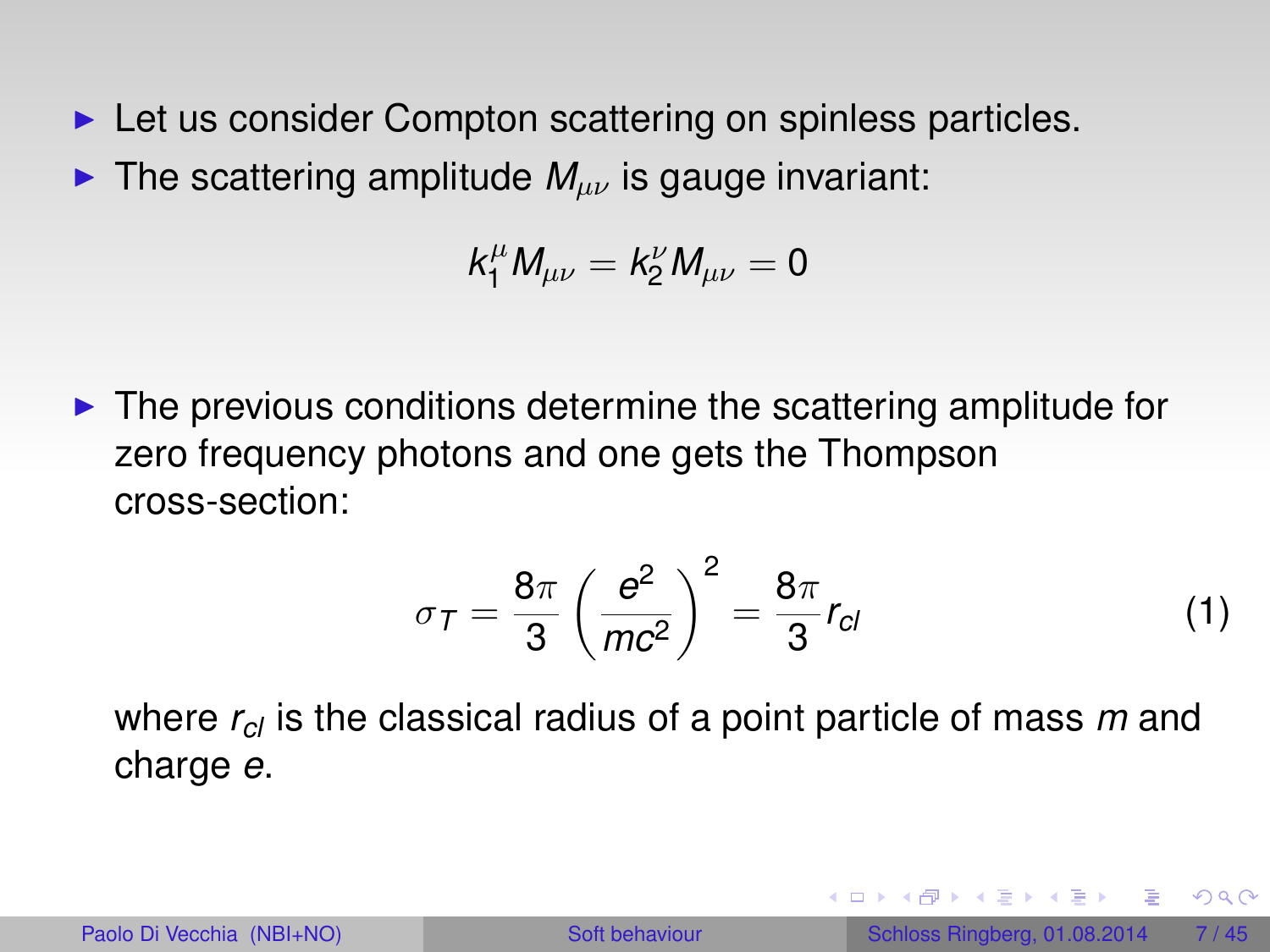- $\blacktriangleright$  The interest on the soft theorems was recently revived by [Cachazo and Strominger, arXiv:1404.1491[hep-th]].
- I They study the behavior of the *n*-graviton amplitude when the momentum *q* of one graviton becomes soft (*q* ∼ 0).
- $\blacktriangleright$  They suggest a universal formula for the subleading term  $O(q^0)$ .
- ► The leading term  $O(q^{-1})$  was shown to be universal by Weinberg in the sixties.
- $\blacktriangleright$  In a previous paper Strominger et al derived the Weinberg universal behavior from the Ward identities of the BMS transformations.
- $\blacktriangleright$  They speculate that also the next to the leading term follows from the BMS transformations.
- In the following we show that the first three leading terms are a direct consequence of gauge invariance.

в

<span id="page-7-0"></span> $\Omega$ 

4 ロ ト 4 何 ト 4 ヨ ト 4 ヨ ト -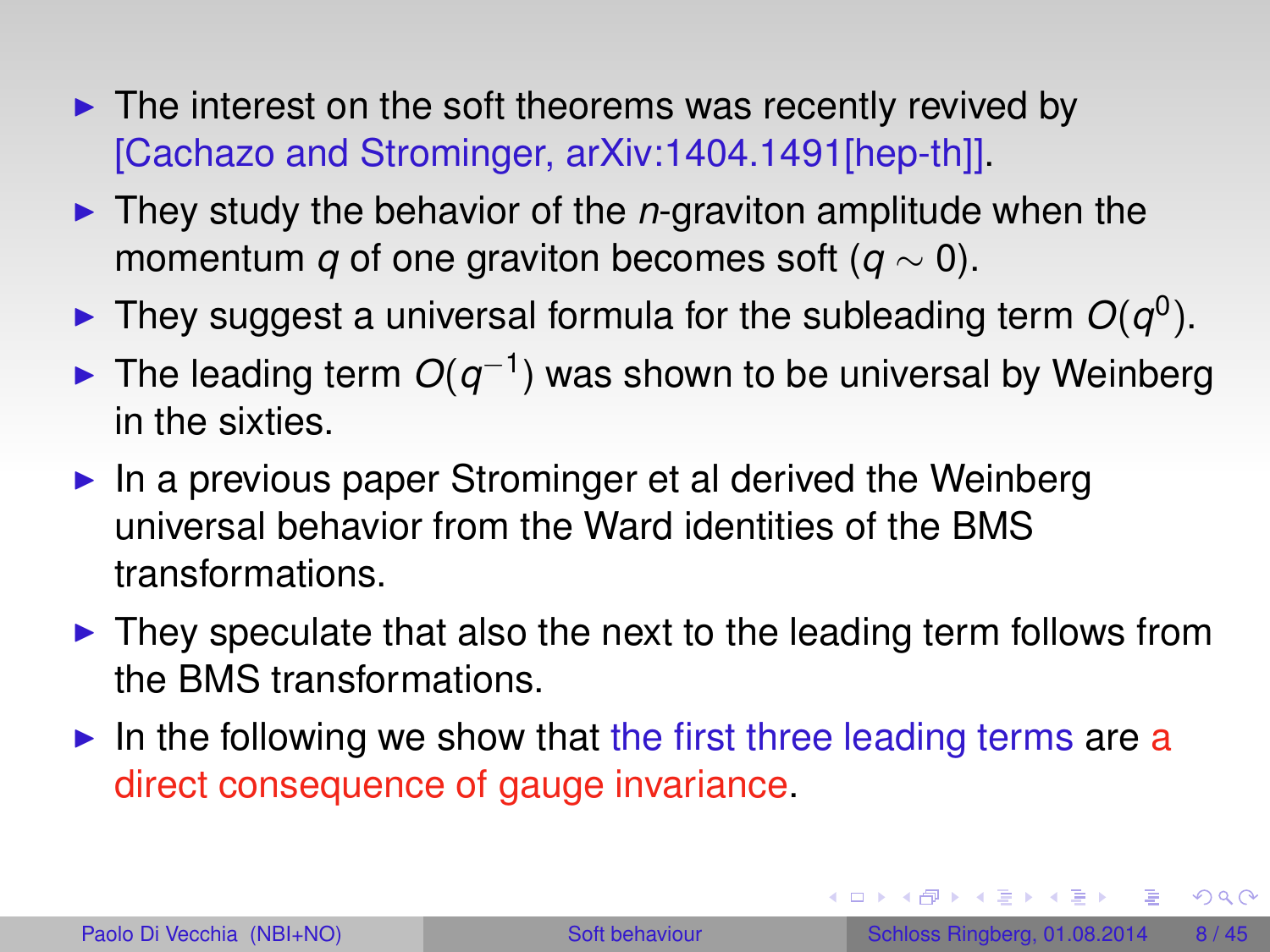### One photon and n scalar particles



If The scattering amplitude  $M_u(q; k_1 \ldots k_n)$ , involving one photon and *n* scalar particles, consists of two pieces:

<span id="page-8-0"></span>
$$
A_n^{\mu}(q;k_1,\ldots,k_n) = \sum_{i=1}^n e_i \frac{k_i^{\mu}}{k_i \cdot q} T_n(k_1,\ldots,k_i+q,\ldots,k_n) + N_n^{\mu}(q;k_1,\ldots,k_n).
$$

 $\triangleright$  and must be gauge invariant for any value of  $q$ :

$$
q_{\mu}A_{n}^{\mu} = \sum_{\text{Paolo Di Vecchia}}^{n} e_{i}T_{n}(k_{1},\ldots,k_{i}+q,\ldots,k_{n}) + q_{\mu}N_{n}^{\mu}(q; k_{1},\ldots,k_{n}) = 0
$$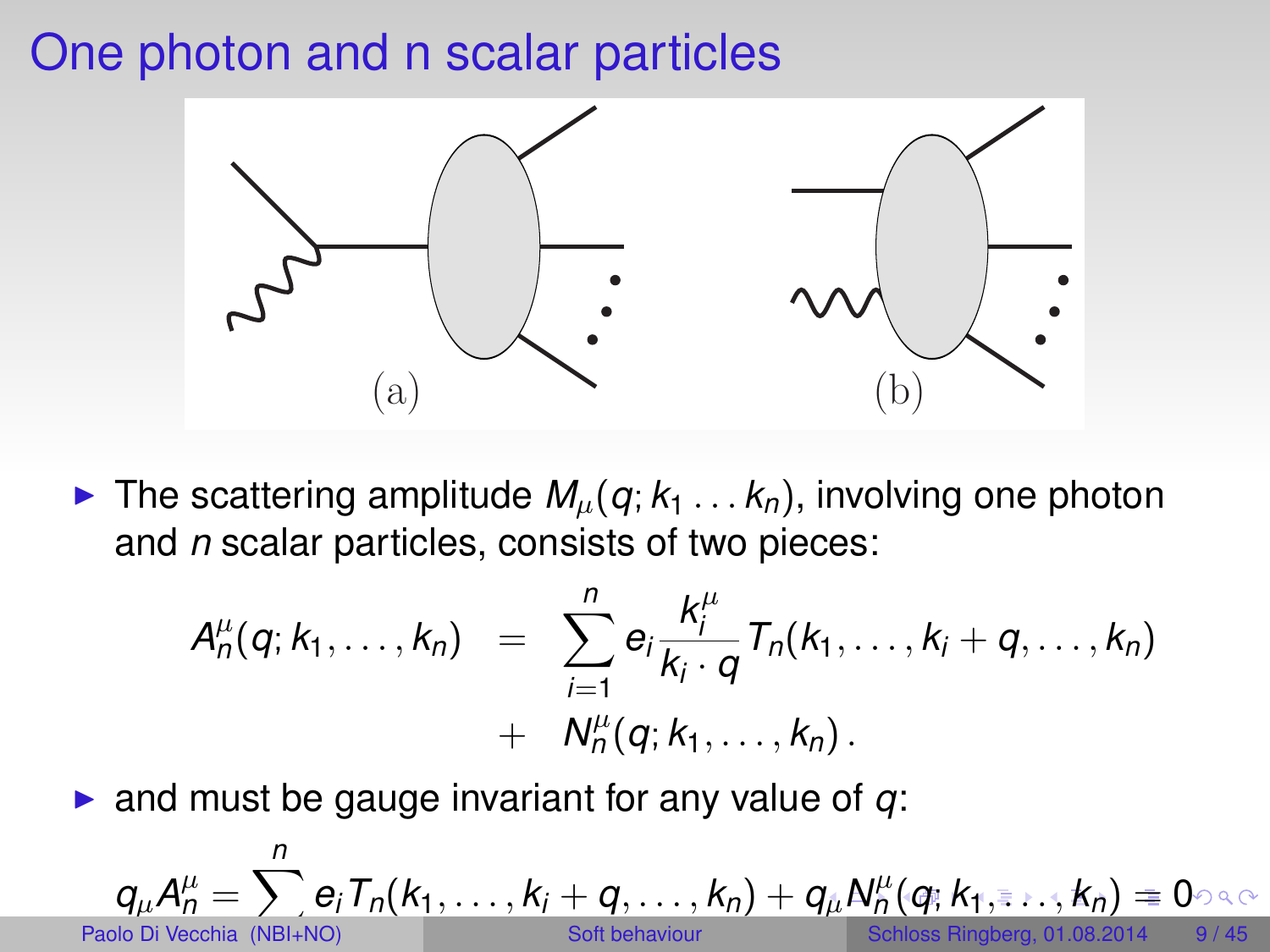Expanding around  $q = 0$ , we have

$$
0=\sum_{i=1}^n e_i\left[T_n(k_1,\ldots,k_i,\ldots,k_n)+q_\mu\frac{\partial}{\partial k_{i\mu}}T_n(k_1,\ldots,k_i,\ldots,k_n)\right]
$$
  
+ 
$$
q_\mu N_n^\mu(q=0;k_1,\ldots,k_n)+\mathcal{O}(q^2).
$$

 $\triangleright$  At leading order, this equation is

$$
\sum_{i=1}^n e_i=0\,,
$$

which is simply a statement of charge conservation [Weinberg, 1964]

 $\blacktriangleright$  At the next order, we have

$$
q_\mu N^\mu_n(0; k_1,\ldots, k_n) = -\sum_{i=1}^n e_i q_\mu \frac{\partial}{\partial k_{i\mu}} T_n(k_1,\ldots, k_n) .
$$

<span id="page-9-0"></span> $QQQ$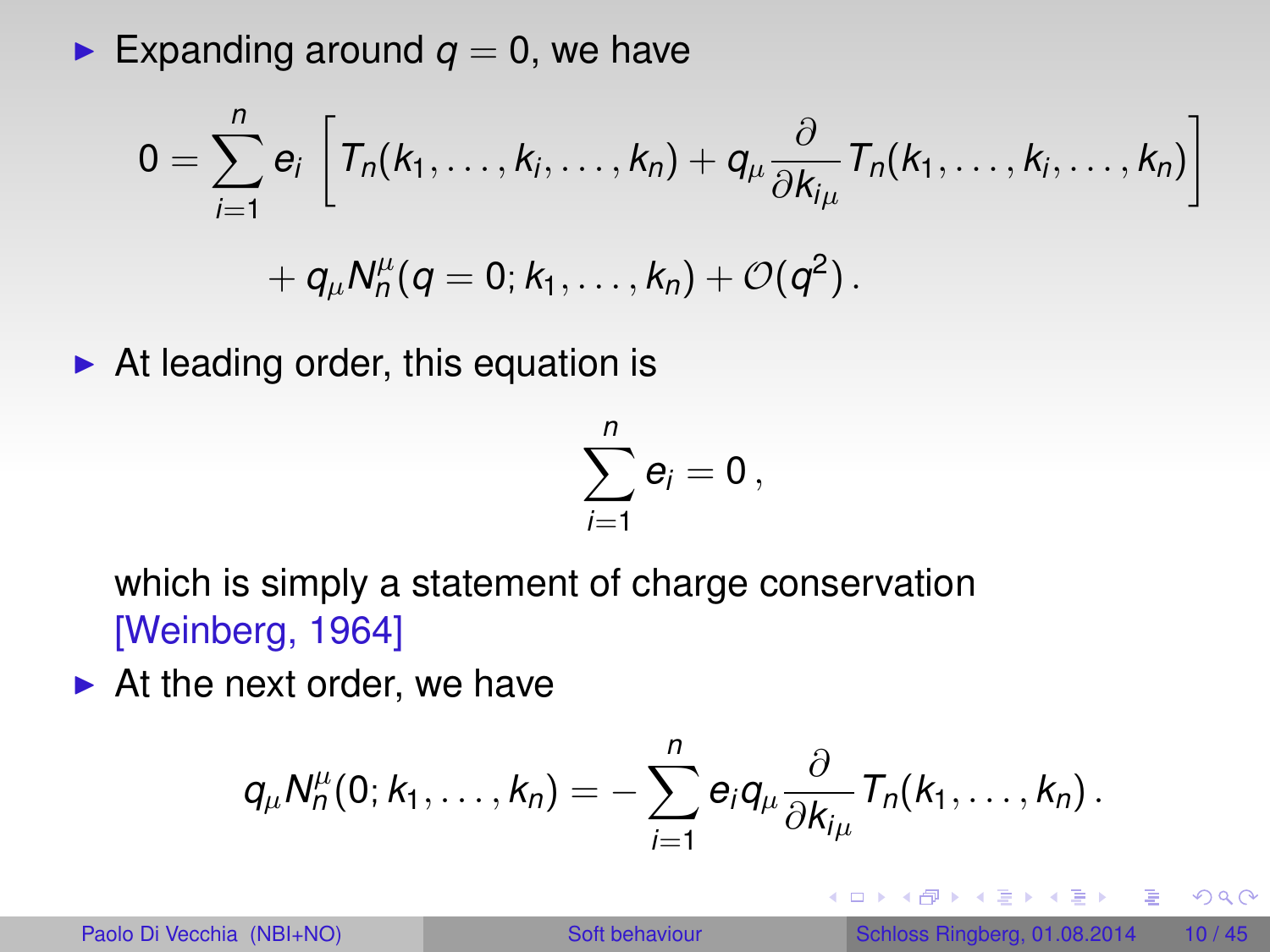- $\blacktriangleright$  This equation tells us that  $N_n^{\mu}(0; k_1, \ldots, k_n)$  is entirely determined in terms of *T<sup>n</sup>* up to potential pieces that are separately gauge invariant.
- $\blacktriangleright$  However, it is easy to see that the only expressions local in  $q$  that vanish under the gauge-invariance condition  $q_\mu E^\mu = 0$  are of the form,

$$
E^\mu=(B_1\cdot q)B_2^\mu-(B_2\cdot q)B_1^\mu\,,
$$

where  $B_1^\mu$  $B_1^{\mu}$  and  $B_2^{\mu}$  $\frac{\mu}{2}$  are arbitrary vectors (local in  $q$ ) constructed with the momenta of the scalar particles.

- $\triangleright$  The explicit factor of the soft momentum *q* in each term means that they are suppressed in the soft limit and do not contribute to  $N_n^{\mu}(0; k_1, \ldots, k_n)$ .
- $\triangleright$  We can therefore remove the  $q_\mu$  leaving

$$
N_n^{\mu}(0; k_1,\ldots,k_n)=-\sum_{i=1}^n e_i \frac{\partial}{\partial k_{i\mu}} T_n(k_1,\ldots,k_n),
$$

thereby determining  $\mathcal{N}_n^\mu(0; k_1, \ldots, k_n)$  as a function of the amplitude without the photon. K ロ ▶ K 御 ▶ K 君 ▶ K 君 ▶ ○ 君

 $QQ$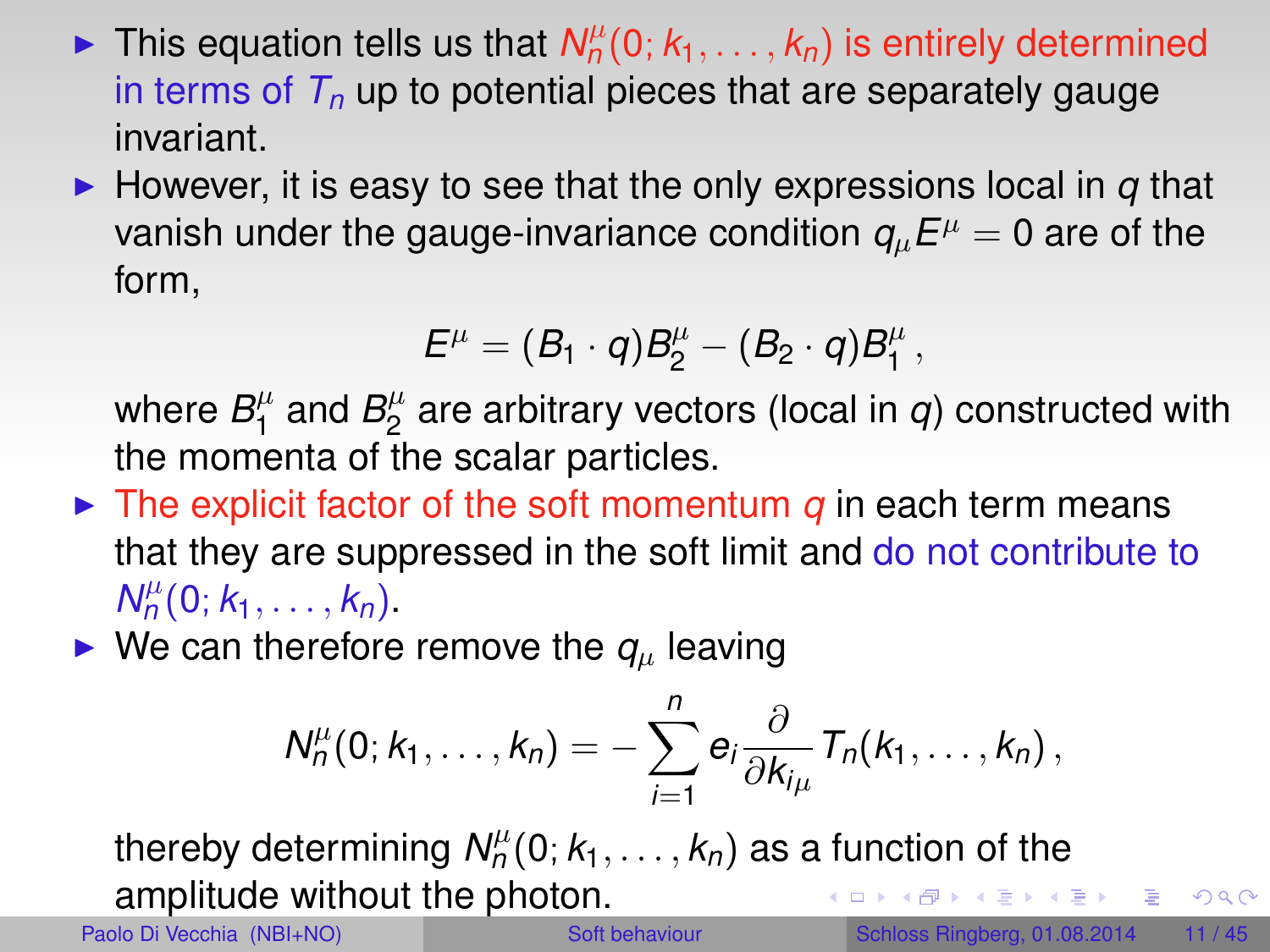$\blacktriangleright$  Inserting this into the original expression yields

$$
A_n^{\mu}(q;k_1,\ldots,k_n)=\sum_{i=1}^n\frac{e_i}{k_i\cdot q}\left[k_i^{\mu}-iq_{\nu}J_i^{\mu\nu}\right]T_n(k_1,\ldots,k_n)+\mathcal{O}(q)\,,
$$

where

$$
J^{\mu\nu}_i \equiv i \left( k_i^{\mu} \frac{\partial}{\partial k_{i\nu}} - k_i^{\nu} \frac{\partial}{\partial k_{i\mu}} \right) ,
$$

is the orbital angular-momentum operator and  $T_n(k_1, \ldots, k_n)$  is the scattering amplitude involving *n* scalar particles (and no photon).

- $\triangleright$  The amplitude with a soft photon with momentum *q* is entirely determined in terms of the amplitude without the photon up to  $\mathcal{O}(q^0)$ .
- $\triangleright$  This goes under the name of F. Low's low-energy theorem.

 $\Omega$ 

 $\sqrt{m}$   $\rightarrow$   $\sqrt{m}$   $\rightarrow$   $\sqrt{m}$   $\rightarrow$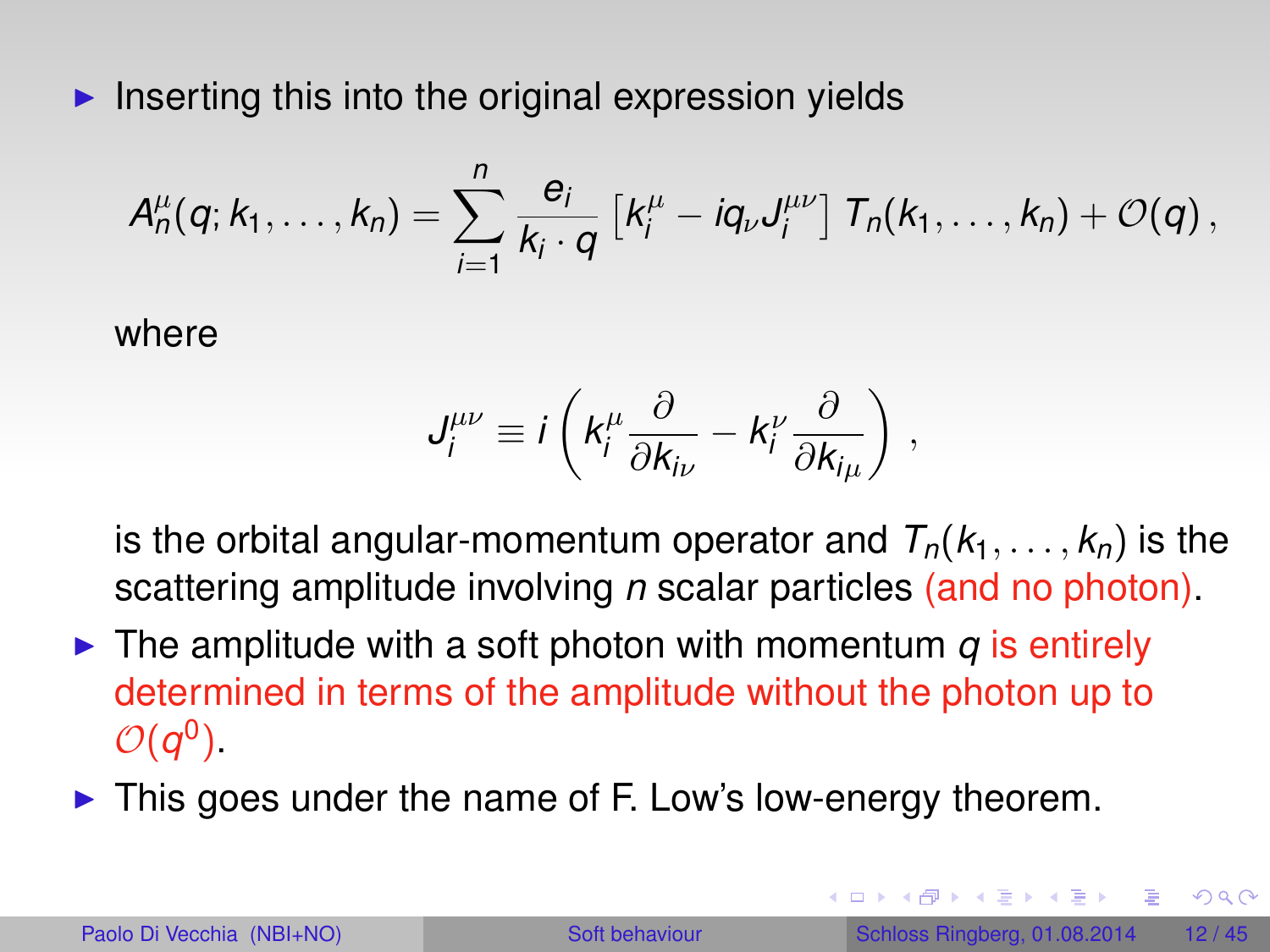- $\triangleright$  Low's theorem is unchanged at loop level for the simple reason that even at loop level, all diagrams containing a pole in the soft momentum are of the form shown, with loops appearing only in the blob and not correcting the external vertex.
- $\triangleright$  Can we get any further information at higher orders in the soft expansion?
- $\triangleright$  One order further in the expansion, we find the extra condition,

$$
\frac{1}{2}\sum_{i=1}^n e_i q_\mu q_\nu \frac{\partial^2}{\partial k_{i\mu} \partial k_{i\nu}} T_n(k_1,\ldots,k_n) + q_\mu q_\nu \frac{\partial N_n^\mu}{\partial q_\nu}(0;k_1,\ldots,k_n) = 0.
$$

 $\blacktriangleright$  This implies

$$
\sum_{i=1}^n e_i \frac{\partial^2}{\partial k_{i\mu} \partial k_{i\nu}} T_n(k_1,\ldots,k_n) + \left[\frac{\partial N_n^{\mu}}{\partial q_{\nu}} + \frac{\partial N_n^{\nu}}{\partial q_{\mu}}\right] (0;k_1,\ldots,k_n) = 0,
$$

 $\Omega$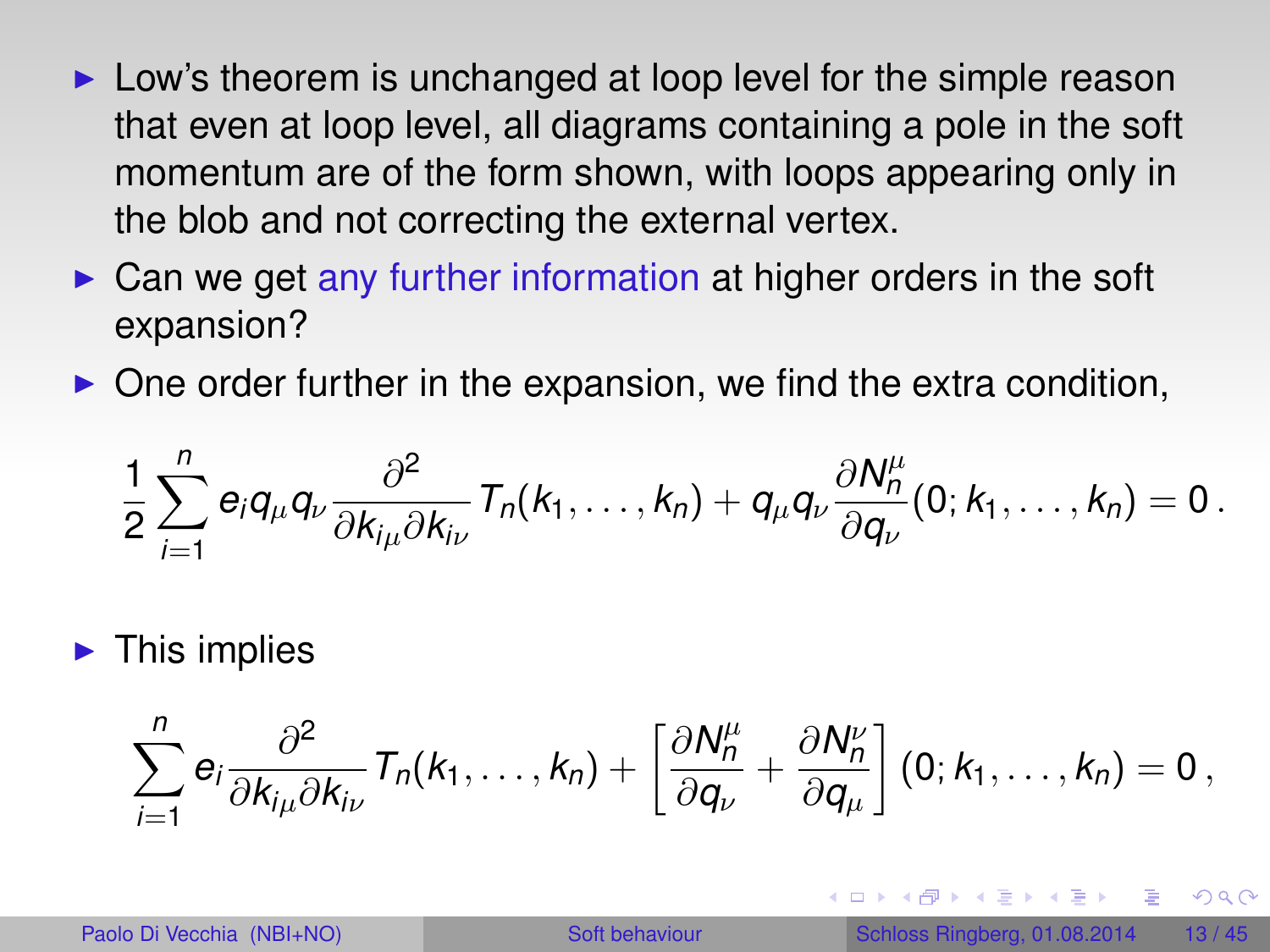- $\triangleright$  Gauge invariance determines only the symmetric part of the  $\alpha$  quantity  $\frac{\partial N_n^{\nu}}{\partial q_{\mu}}(0; k_1, \ldots, k_n)$ .
- $\blacktriangleright$  The antisymmetric part is not fixed by gauge invariance.
- $\blacktriangleright$  Indeed, this corresponds exactly to the gauge invariant terms considered above.
- $\blacktriangleright$  Then, up to this order, we have

$$
A_n^{\mu}(q; k_1, \ldots, k_n)
$$
  
= 
$$
\sum_{i=1}^n \frac{e_i}{k_i \cdot q} \left[ k_i^{\mu} - iq_{\nu} J_i^{\mu \nu} \left( 1 + \frac{1}{2} q_{\rho} \frac{\partial}{\partial k_{i\rho}} \right) \right] T_n(k_1, \ldots, k_n)
$$
  
+ 
$$
\frac{1}{2} q_{\nu} \left[ \frac{\partial N_n^{\mu}}{\partial q_{\nu}} - \frac{\partial N_n^{\nu}}{\partial q_{\mu}} \right] (0; k_1, \ldots, k_n) + O(q^2).
$$

It is straightforward to see that one gets zero by saturating the previous expression with *q*µ.

 $QQQ$ 

 $(0,1)$   $(0,1)$   $(0,1)$   $(1,1)$   $(1,1)$   $(1,1)$   $(1,1)$   $(1,1)$   $(1,1)$   $(1,1)$   $(1,1)$   $(1,1)$   $(1,1)$   $(1,1)$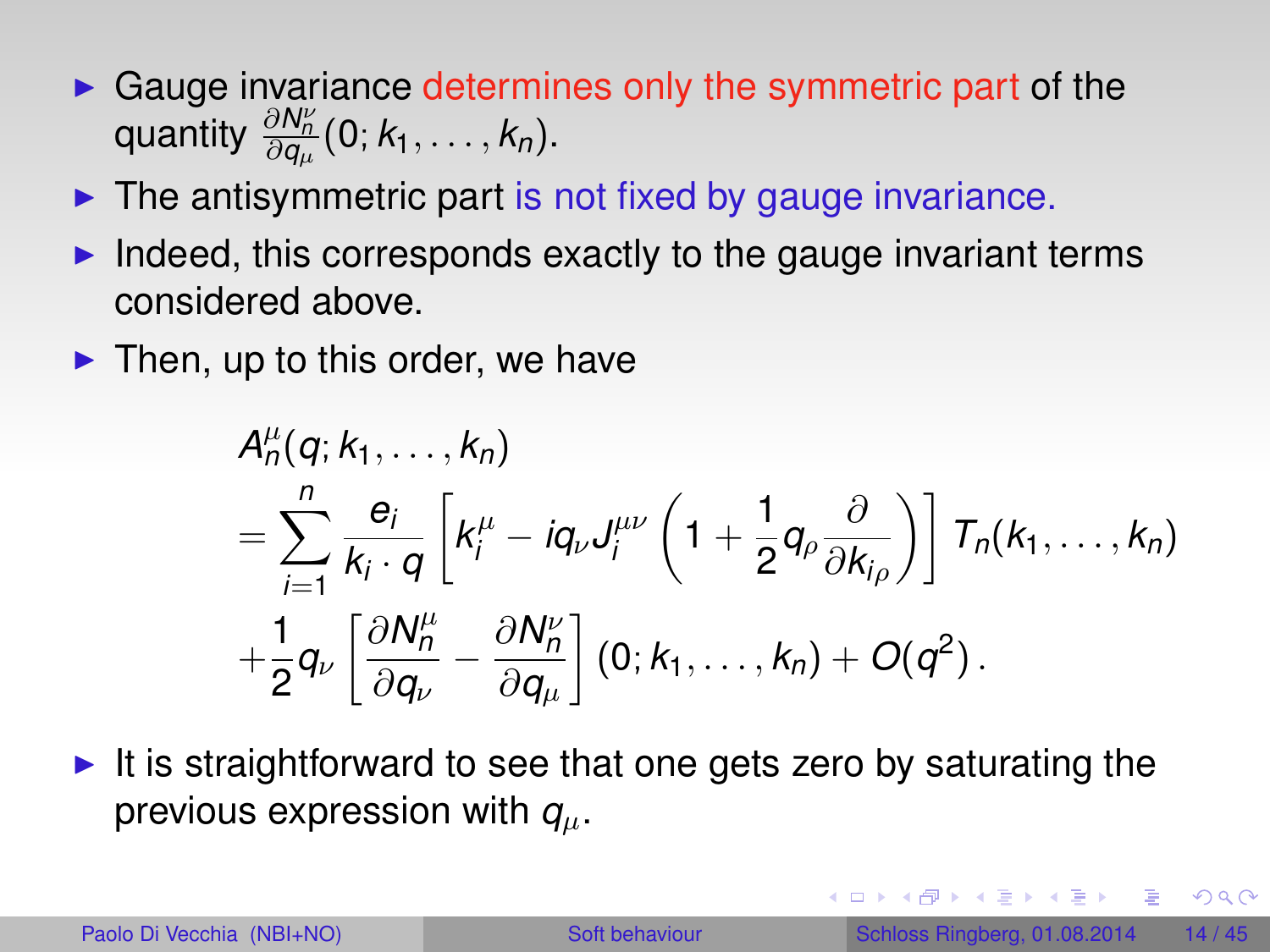- In order to write our universal expression in terms of the amplitude, we contract  $A^\mu_n(q;k_1,\ldots,k_n)$  with the photon polarization ε*q*µ.
- ► Finally, we have the soft-photon limit of the single-photon, *n*-scalar amplitude:

$$
\mathcal{A}_n(q;k_1,\ldots,k_n)\to \left[S^{(0)}+S^{(1)}\right]\, \mathcal{T}_n(k_1,\ldots,k_n)+\mathcal{O}(q)\,,
$$

where

$$
S^{(0)} \equiv \sum_{i=1}^{n} e_i \frac{k_i \cdot \varepsilon_q}{k_i \cdot q},
$$
  

$$
S^{(1)} \equiv -i \sum_{i=1}^{n} e_i \frac{\varepsilon_{q\mu} q_{\nu} J_i^{\mu \nu}}{k_i \cdot q},
$$

where  $J^{\mu\nu}_i$  $j^{\mu\nu}_i$  is the angular momentum.

<span id="page-14-0"></span> $QQQ$ 

 $(0.123 \times 10^{-14} \text{ m}) \times 10^{-14} \text{ m} \times 10^{-14} \text{ m}$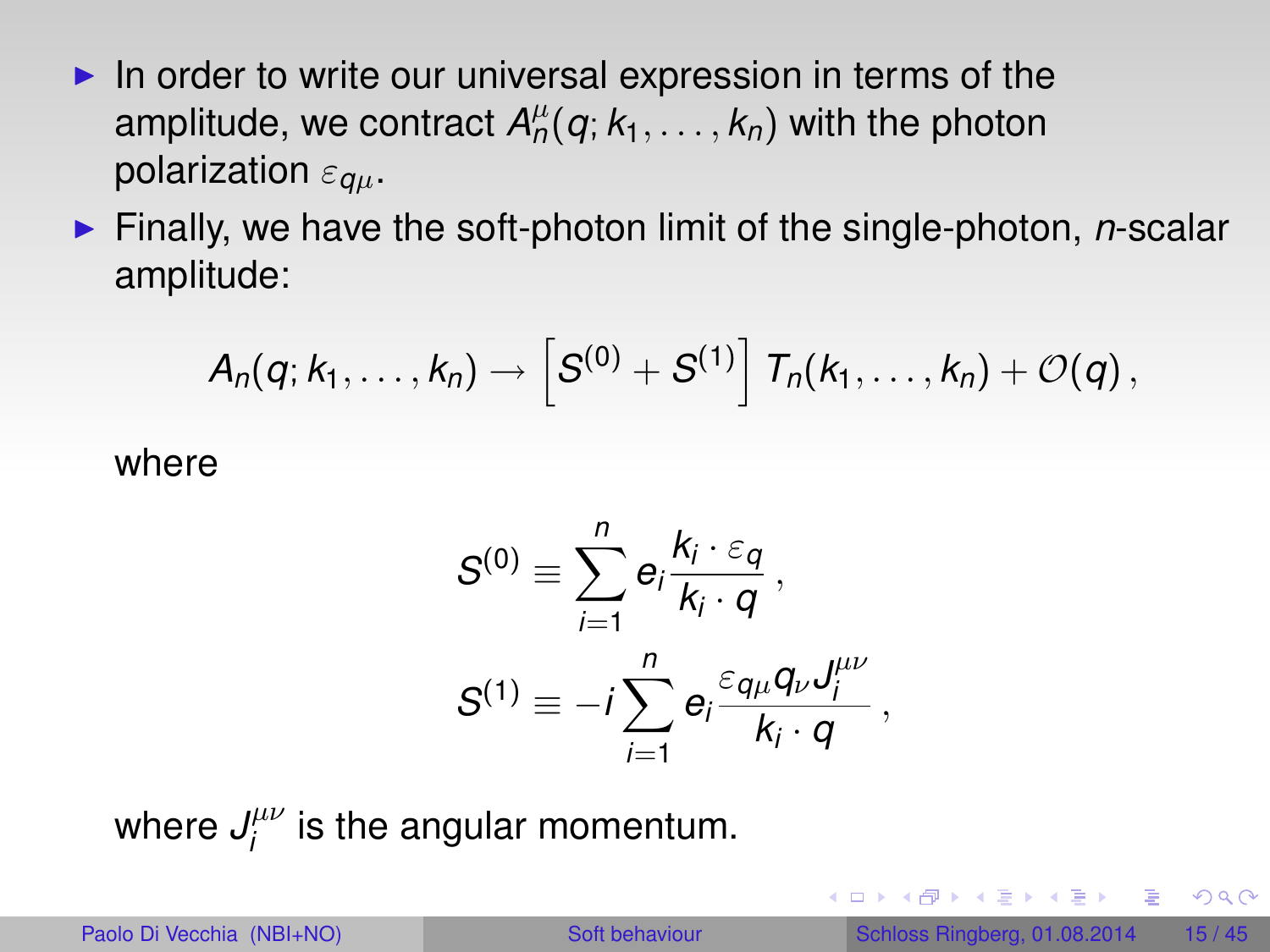## One graviton and n scalar particles

In the case of a graviton scattering on  $n$  scalar particles, one can write

$$
M_n^{\mu\nu}(q;k_1,\ldots,k_n) = \sum_{i=1}^n \frac{k_i^{\mu}k_i^{\nu}}{k_i \cdot q} T_n(k_1,\ldots,k_i+q,\ldots,k_n) + N_n^{\mu\nu}(q;k_1,\ldots,k_n),
$$

- $\blacktriangleright N_n^{\mu\nu}(q;k_1,\ldots,k_n)$  is symmetric under the exchange of  $\mu$  and  $\nu$ .
- $\triangleright$  For simplicity, we have set the gravitational coupling constant to unity.
- $\triangleright$  On-shell gauge invariance implies

$$
0 = q_{\mu} M_n^{\mu\nu}(q; k_1, \ldots, k_n)
$$
  
= 
$$
\sum_{i=1}^n k_i^{\nu} T_n(k_1, \ldots, k_i + q, \ldots, k_n) + q_{\mu} N_n^{\mu\nu}(q; k_1, \ldots, k_n).
$$

<span id="page-15-0"></span> $\Omega$ 

 $\mathbf{A} \oplus \mathbf{B}$   $\mathbf{A} \oplus \mathbf{B}$   $\mathbf{A} \oplus \mathbf{B}$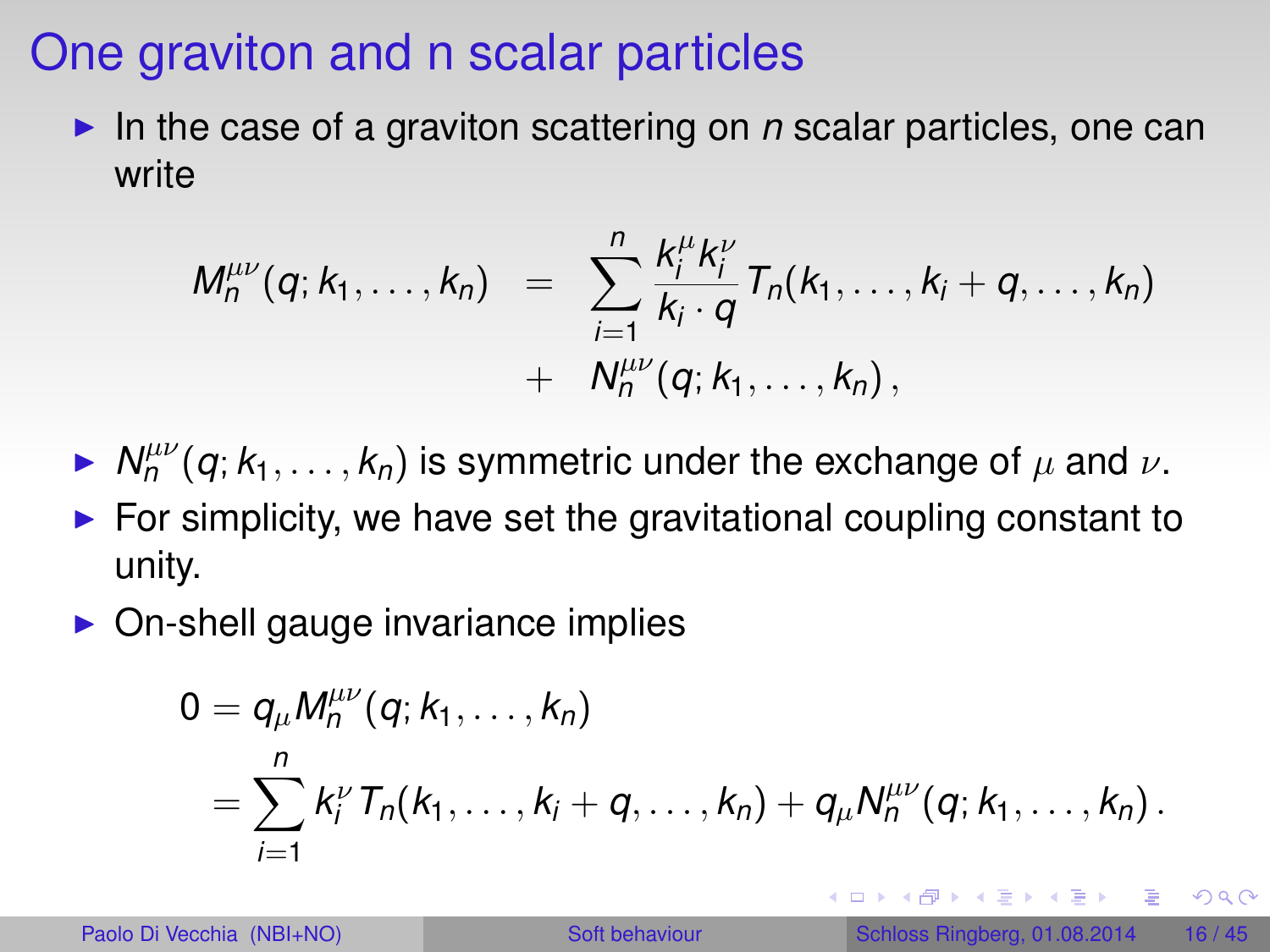$\blacktriangleright$  At leading order in *q*, we then have

$$
\sum_{i=1}^n k_i^\mu = 0\,,
$$

- $\blacktriangleright$  It is satisfied due to momentum conservation.
- If there had been different couplings to the different particles, it would have prevented this from vanishing in general.
- $\triangleright$  This shows that gravitons have universal coupling [Weinberg, 1964]).
- $\triangleright$  At first order in *q*, one gets

<span id="page-16-0"></span>
$$
\sum_{i=1}^n k_i^{\nu} \frac{\partial}{\partial k_{i\mu}} T_n(k_1,\ldots,k_n) + N_n^{\mu\nu}(0;k_1,\ldots,k_n) = 0,
$$

 $\triangleright$  while at second order in  $q$ , it gives

$$
\sum_{i=1}^n k_i^{\nu} \frac{\partial^2}{\partial k_{i\mu} \partial k_{i\rho}} T_n(k_1,\ldots,k_n) + \left[\frac{\partial N_n^{\mu\nu}}{\partial q_{\rho}} + \frac{\partial N_n^{\rho\nu}}{\partial q_{\mu}}\right] (0;k_1,\ldots,k_n) = 0.
$$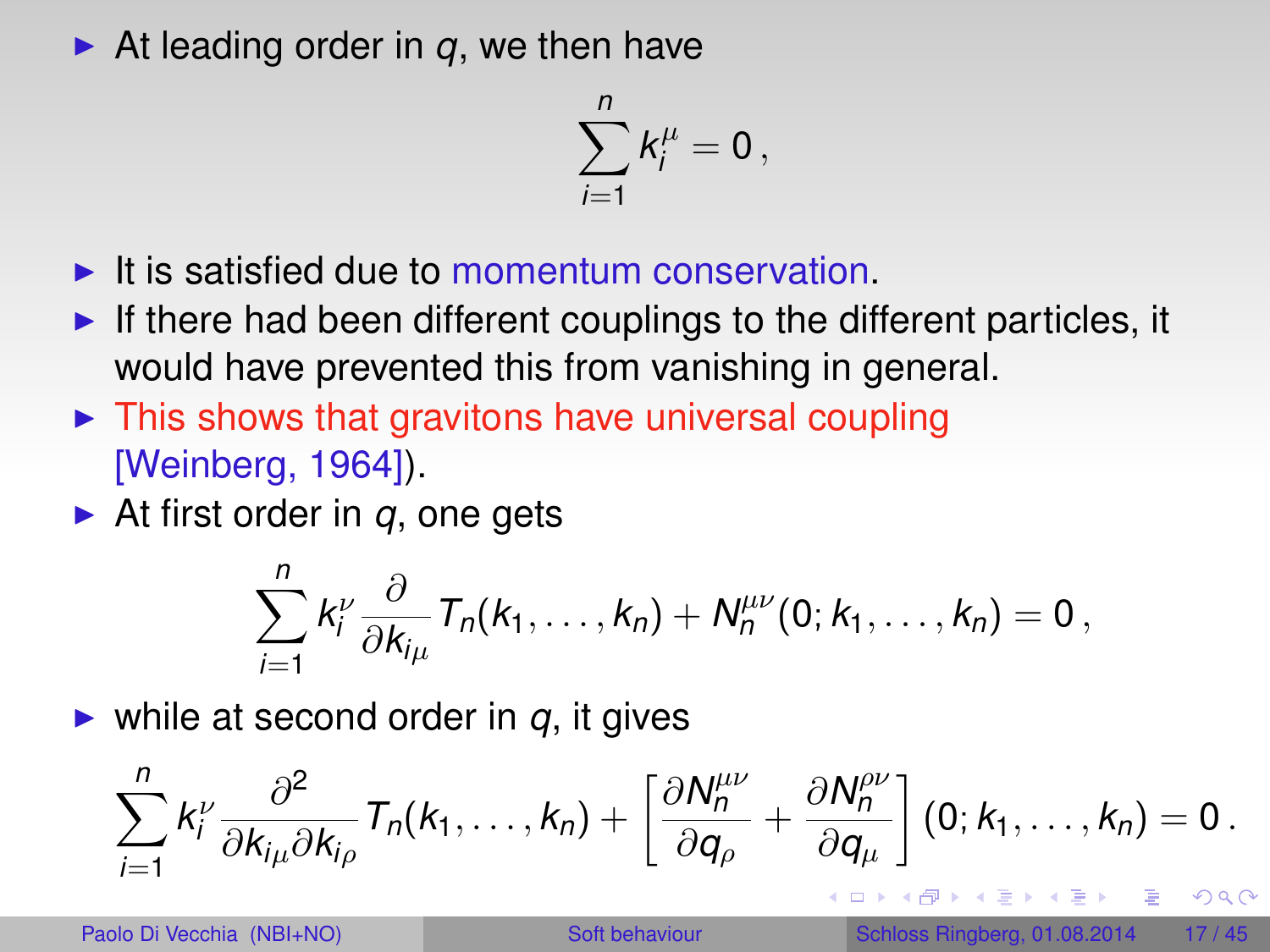- $\triangleright$  As for the photon, this is true up to gauge-invariant contributions to  $N_n^{\mu\nu}$ .
- $\blacktriangleright$  However, the requirement of locality prevents us from writing any expression that is local in *q* and not sufficiently suppressed in *q*.
- $\triangleright$  Using the previous equations, we write the expression for a soft graviton as

<span id="page-17-0"></span>
$$
M_n^{\mu\nu}(q; k_1 \ldots k_n)
$$
  
= 
$$
\sum_{i=1}^n \frac{k_i^{\nu}}{k_i \cdot q} \left[ k_i^{\mu} - iq_{\rho} J_i^{\mu\rho} \left( 1 + \frac{1}{2} q_{\sigma} \frac{\partial}{\partial k_{i\sigma}} \right) \right] T_n(k_1, \ldots, k_n)
$$
  
+ 
$$
\frac{1}{2} q_{\rho} \left[ \frac{\partial N_n^{\mu\nu}}{\partial q_{\rho}} - \frac{\partial N_n^{\rho\nu}}{\partial q_{\mu}} \right] (0; k_1, \ldots, k_n) + \mathcal{O}(q^2).
$$

- $\triangleright$  This is essentially the same as for the photon except that there is a second Lorentz index in the graviton case.
- $\triangleright$  Unlike the case of the photon, the antisymmetric quantity in the second line of the previous equation can also be determined from the amplitude  $T_n(k_1, \ldots, k_n)$  $T_n(k_1, \ldots, k_n)$  $T_n(k_1, \ldots, k_n)$  without the g[rav](#page-16-0)[ito](#page-18-0)n[.](#page-17-0)  $QQ$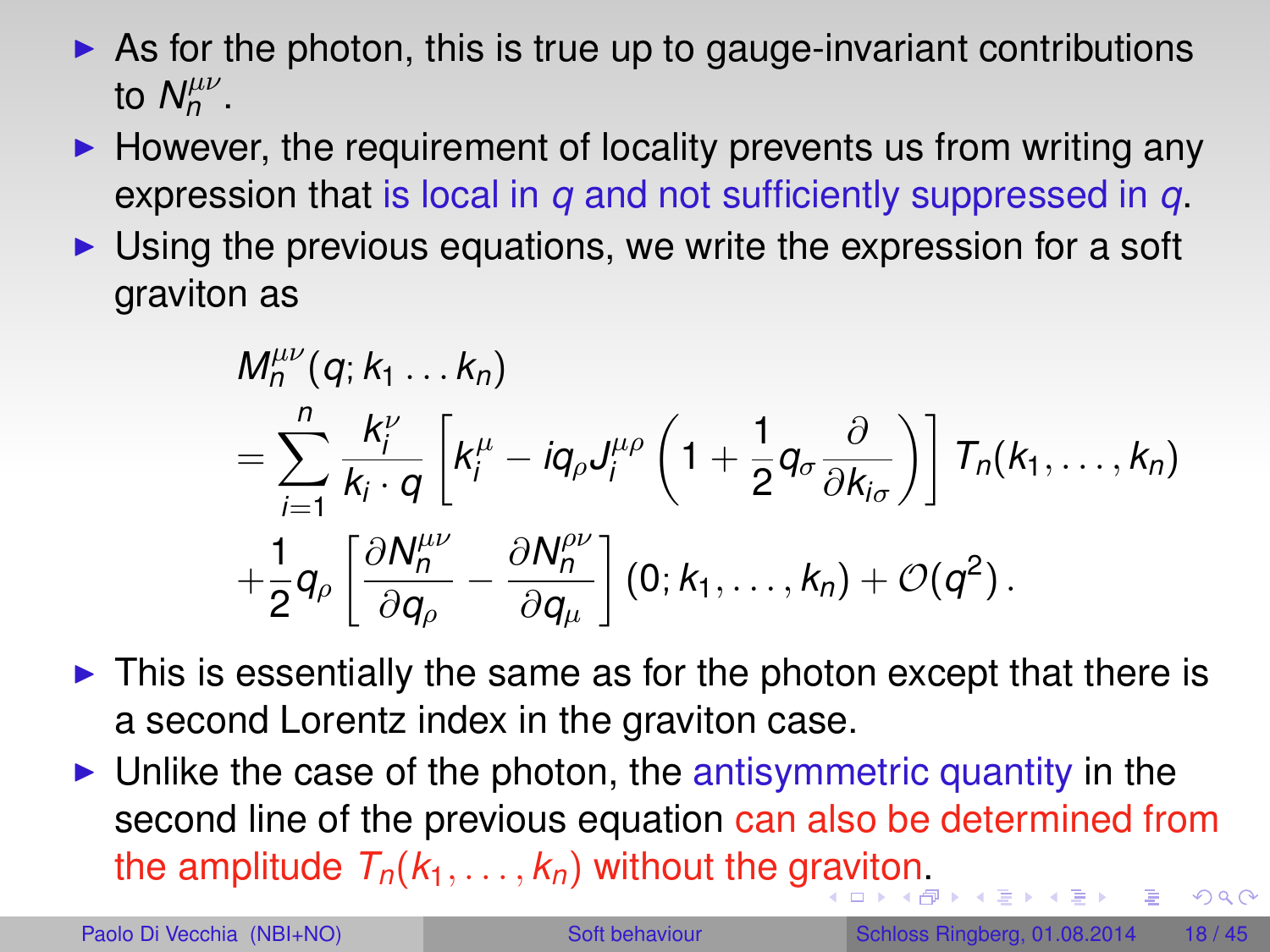Saturating the previous expression with  $q^{\mu}$  we get of course zero. If we instead saturate it with  $q^{\nu}$ , we get

$$
q_{\nu}M_{n}^{\mu\nu}(q;k_{1},\ldots,k_{n})
$$
\n
$$
=\frac{1}{2}q_{\rho}q_{\sigma}\left\{\sum_{i=1}^{n}\left(k_{i}^{\mu}\frac{\partial}{\partial k_{i\rho}}-k_{i}^{\rho}\frac{\partial}{\partial k_{i\mu}}\right)\frac{\partial}{\partial k_{i\sigma}}T_{n}(k_{1},\ldots,k_{n})+\left[\frac{\partial N_{n}^{\mu\sigma}}{\partial q_{\rho}}-\frac{\partial N_{n}^{\rho\sigma}}{\partial q_{\mu}}\right](0;k_{1},\ldots,k_{n})\right\}=0,
$$

- $\blacktriangleright$  The vanishing follows from the equation above (implied by gauge invariance), remembering that  $N^{\mu\nu}_n$  is a symmetric matrix.
- $\blacktriangleright$  Therefore the amplitude is gauge invariant.

<span id="page-18-0"></span> $\Omega$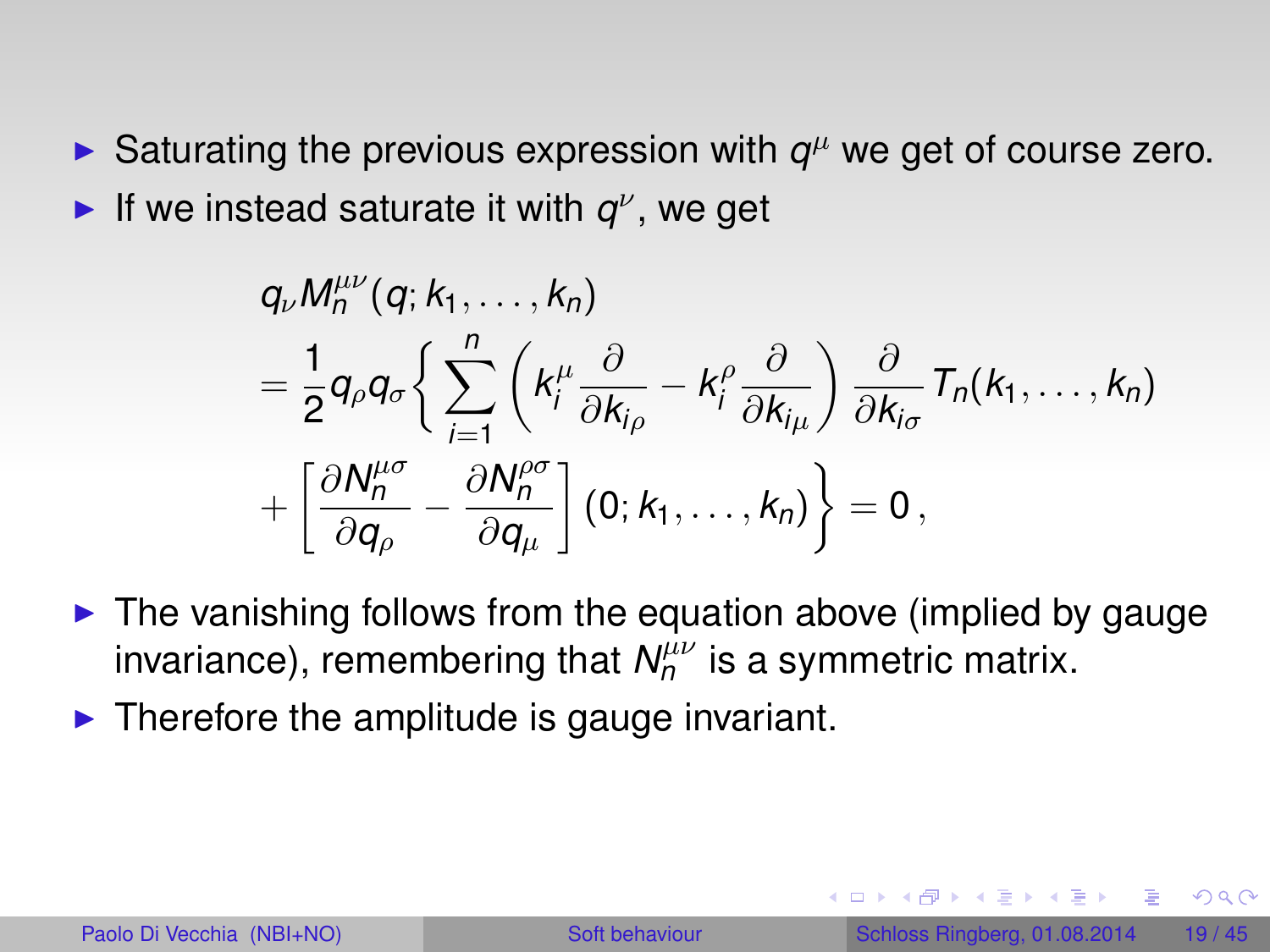$\blacktriangleright$  The same equation allows us to write the relation,

$$
-i\sum_{i=1}^n J_i^{\mu\rho} \frac{\partial}{\partial k_{i\sigma}} T_n(k_1,\ldots,k_n) = \left[\frac{\partial N_n^{\rho\sigma}}{\partial q_\mu} - \frac{\partial N_n^{\mu\sigma}}{\partial q_\rho}\right] (0;k_1,\ldots,k_n) ,
$$

which fixes the antisymmetric part of the derivative of  $N^{\mu\nu}_{n}$  in terms of the amplitude  $T_n(k_1, \ldots, k_n)$  without the graviton.

 $QQQ$ 

 $A \oplus A \oplus A \oplus A \oplus A$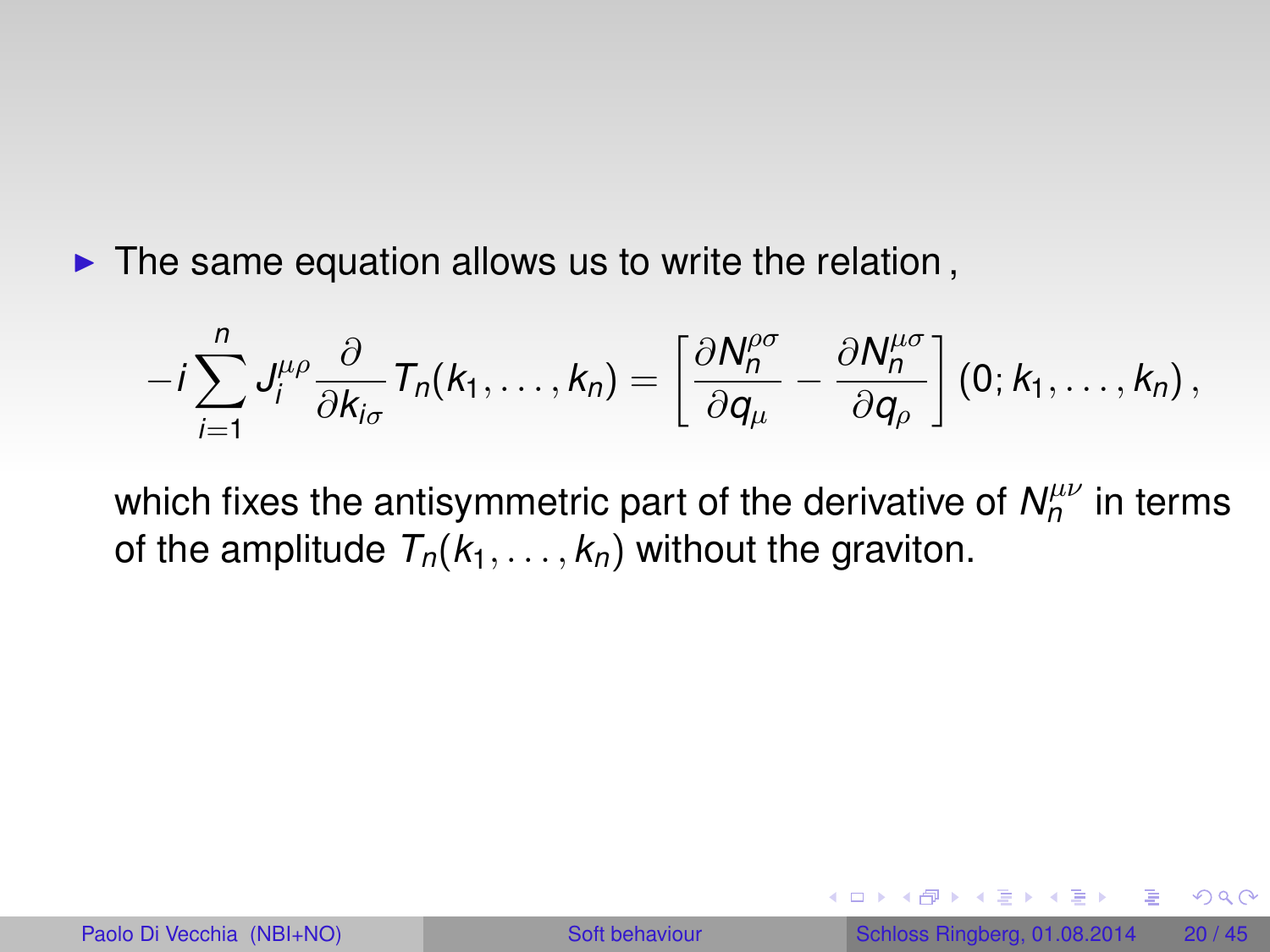$\triangleright$  Using the previous equation, we can then rewrite the terms of  $O(q)$  as follows:

$$
M_n^{\mu\nu}(q; k_1, \ldots, k_n)|_{\mathcal{O}(q)}
$$
\n
$$
= -\frac{i}{2} \sum_{i=1}^n \frac{q_\rho q_\sigma}{k_i \cdot q} \left[ k_i^\nu J_i^{\mu\rho} \frac{\partial}{\partial k_{i\sigma}} - k_i^\sigma J_i^{\mu\rho} \frac{\partial}{\partial k_{i\nu}} \right] T_n(k_1, \ldots, k_n)
$$
\n
$$
= -\frac{i}{2} \sum_{i=1}^n \frac{q_\rho q_\sigma}{k_i \cdot q} \left[ J_i^{\mu\rho} k_i^\nu \frac{\partial}{\partial k_{i\sigma}} - (J_i^{\mu\rho} k_{i\nu}) \frac{\partial}{\partial k_{i\sigma}} \right.
$$
\n
$$
-J_i^{\mu\rho} k_i^\sigma \frac{\partial}{\partial k_{i\nu}} + (J_i^{\mu\rho} k_i^\sigma) \frac{\partial}{\partial k_{i\nu}} \right] T_n(k_1, \ldots, k_n)
$$
\n
$$
= \frac{1}{2} \sum_{i=1}^n \frac{1}{k_i \cdot q} \left[ \left( (k_i \cdot q)(\eta^{\mu\nu} q^\sigma - q^\mu \eta^{\nu\sigma}) - k_i^\mu q^\nu q^\sigma \right) \frac{\partial}{\partial k_i^\sigma} \right.
$$
\n
$$
-q_\rho J_i^{\mu\rho} q_\sigma J_i^{\nu\sigma} \right] T_n(k_1, \ldots, k_n).
$$

重

 $299$ 

イロト 不優 トメ 差 トメ 差 トー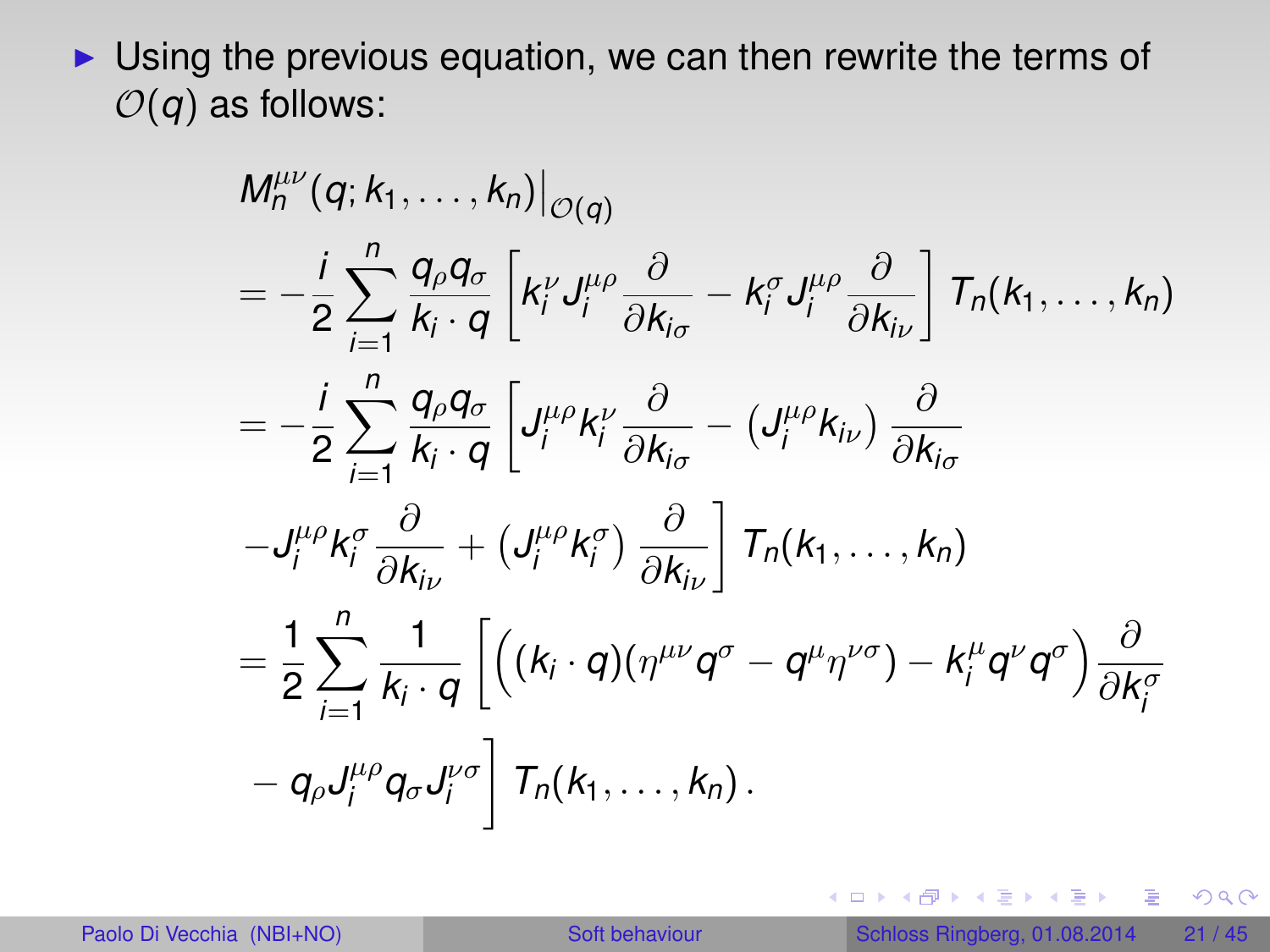- $\blacktriangleright$  Finally, we wish to write our soft-limit expression in terms of the amplitude, so we contract with the physical polarization tensor of the soft graviton,  $\varepsilon_{q\mu\nu}$ .
- $\triangleright$  We see that the physical-state conditions set to zero the terms that are proportional to  $\eta^{\mu\nu}$ ,  $\boldsymbol{q}^{\mu}$  and  $\boldsymbol{q}^{\nu}$ .
- $\triangleright$  We are then left with the following expression for the graviton soft limit of a single-graviton, *n*-scalar amplitude:

$$
M_n(q;k_1,\ldots,k_n)\to \left[S^{(0)}+S^{(1)}+S^{(2)}\right]T_n(k_1,\ldots,k_n)+\mathcal{O}(q^2)\,,
$$

 $\blacktriangleright$  where

$$
S^{(0)} = \sum_{i=1}^{n} \frac{\varepsilon_{\mu\nu} k_i^{\mu} k_i^{\nu}}{k_i \cdot q},
$$
  
\n
$$
S^{(1)} = -i \sum_{i=1}^{n} \frac{\varepsilon_{\mu\nu} k_i^{\mu} q_{\rho} J_i^{\nu \rho}}{k_i \cdot q},
$$
  
\n
$$
S^{(2)} = -\frac{1}{2} \sum_{i=1}^{n} \frac{\varepsilon_{\mu\nu} q_{\rho} J_i^{\mu \rho} q_{\sigma} J_i^{\nu \sigma}}{k_i \cdot q}.
$$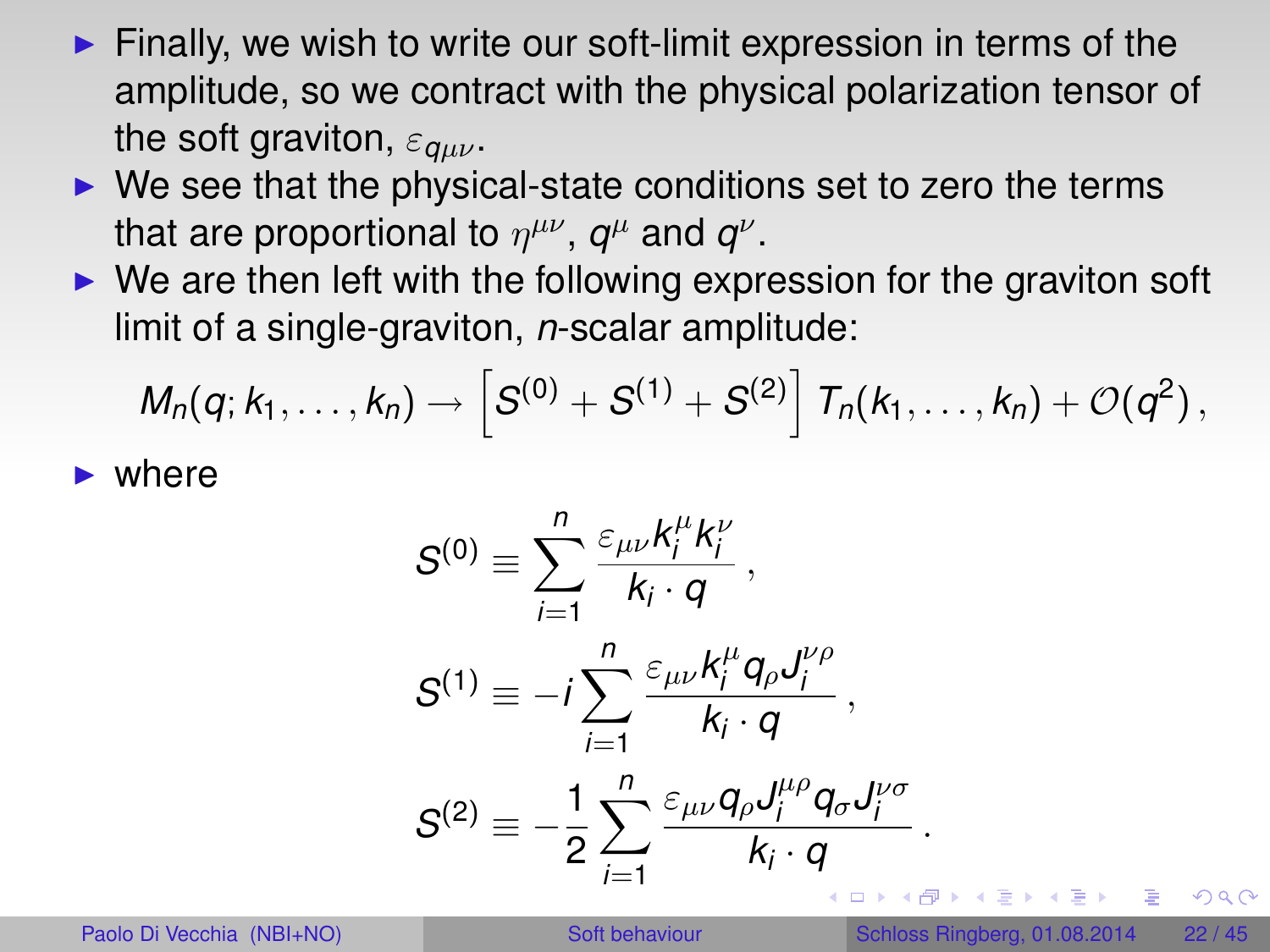- $\triangleright$  These soft factors follow from gauge invariance and agree with those computed by Cachazo and Strominger.
- $\triangleright$  We have also looked at higher-order terms and found that gauge invariance does not fully determine them in terms of derivatives acting on  $T_n(k_1, \ldots, k_n)$ .

 $\Omega$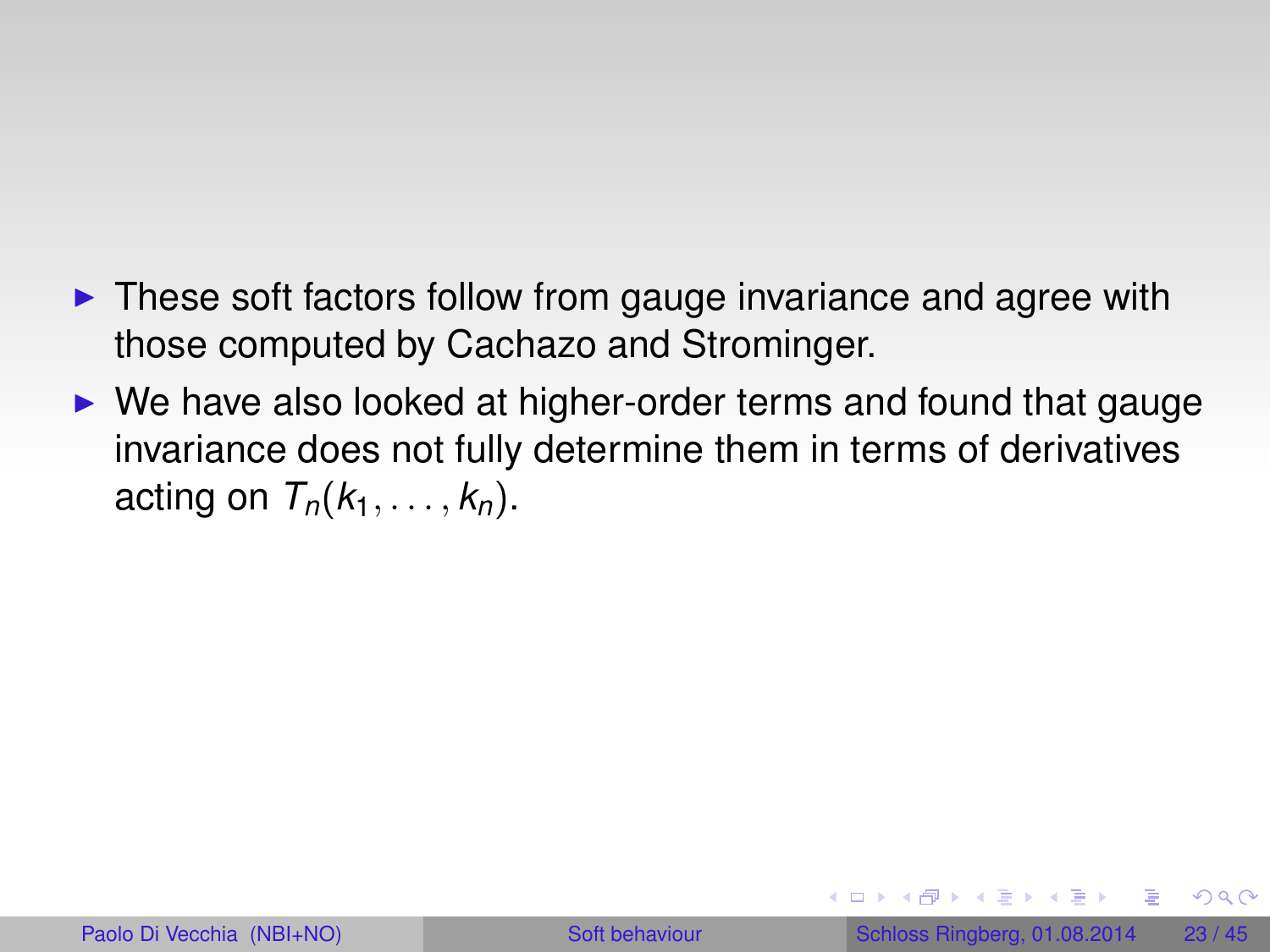# Soft limit of *n*-gluon amplitude



- ▶ We consider a tree-level color-ordered amplitude where gluon *n* becomes soft with  $q \equiv k_n$ .
- $\triangleright$  Being the amplitude color-ordered, we have to consider only two poles.

<span id="page-23-0"></span> $QQ$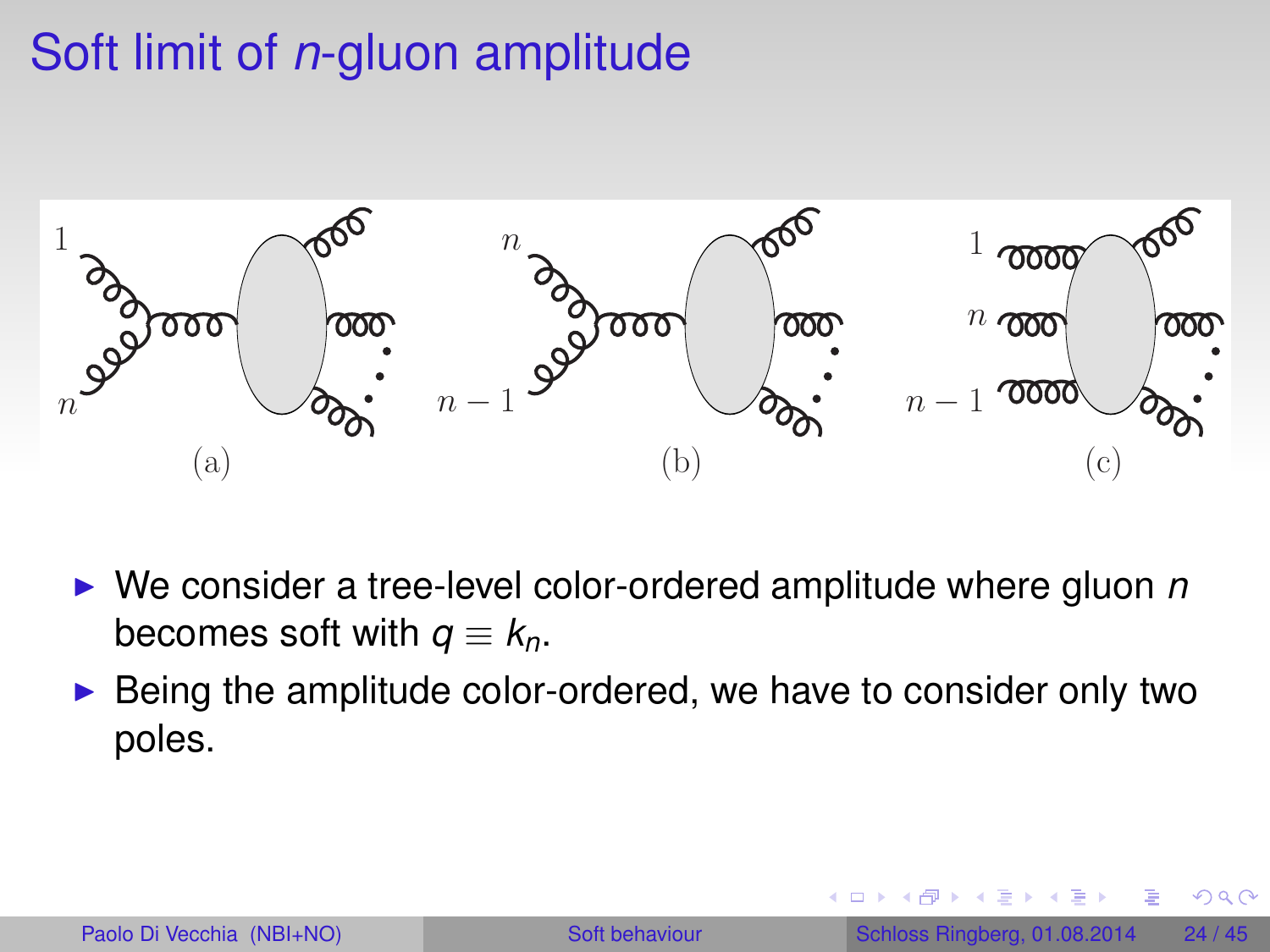$$
\blacktriangleright
$$
 We get

$$
A_{n}^{\mu;\mu_{1}\cdots\mu_{n-1}}(q;k_{1},\ldots,k_{n-1})
$$
\n
$$
= \frac{\delta_{\rho}^{\mu_{1}}k_{1}^{\mu} + \eta^{\mu\mu_{1}}q_{\rho} - \delta_{\rho}^{\mu}q^{\mu_{1}}}{\sqrt{2}(k_{1}\cdot q)} A_{n-1}^{\rho\mu_{2}\cdots\mu_{n-1}}(k_{1}+q,k_{2},\ldots,k_{n-1})
$$
\n
$$
- \frac{\delta_{\rho}^{\mu_{n-1}}k_{n-1}^{\mu} + \eta^{\mu_{n-1}\mu}q_{\rho} - \delta_{\rho}^{\mu}q^{\mu_{n-1}}}{\sqrt{2}(k_{n-1}\cdot q)} A_{n-1}^{\mu_{1}\cdots\mu_{n-2}\rho}(k_{1},\ldots,k_{n-2},k_{n-1}+q)
$$
\n
$$
+ N_{n}^{\mu;\mu_{1}\cdots\mu_{n-1}}(q;k_{1},\ldots,k_{n-1}).
$$

 $\triangleright$  We have dropped terms from the three-gluon vertex that vanish when saturated with the external-gluon polarization vectors in addition to using the current-conservation conditions,

$$
(k_1+q)_{\rho} A_{n-1}^{\rho\mu_2\cdots\mu_{n-1}}(k_1+q, k_2, \ldots, k_{n-1}) = 0,
$$
  

$$
(k_{n-1}+q)_{\rho} A_{n-1}^{\mu_1\cdots\mu_{n-2}\rho}(k_1, \ldots, k_{n-2}, k_{n-1}+q) = 0,
$$

which are valid once we contract with the polarization vectors carrying the  $\mu_j$  indices. 4 (D) 3 (5) 3 (5) 3 (5)

 $\Omega$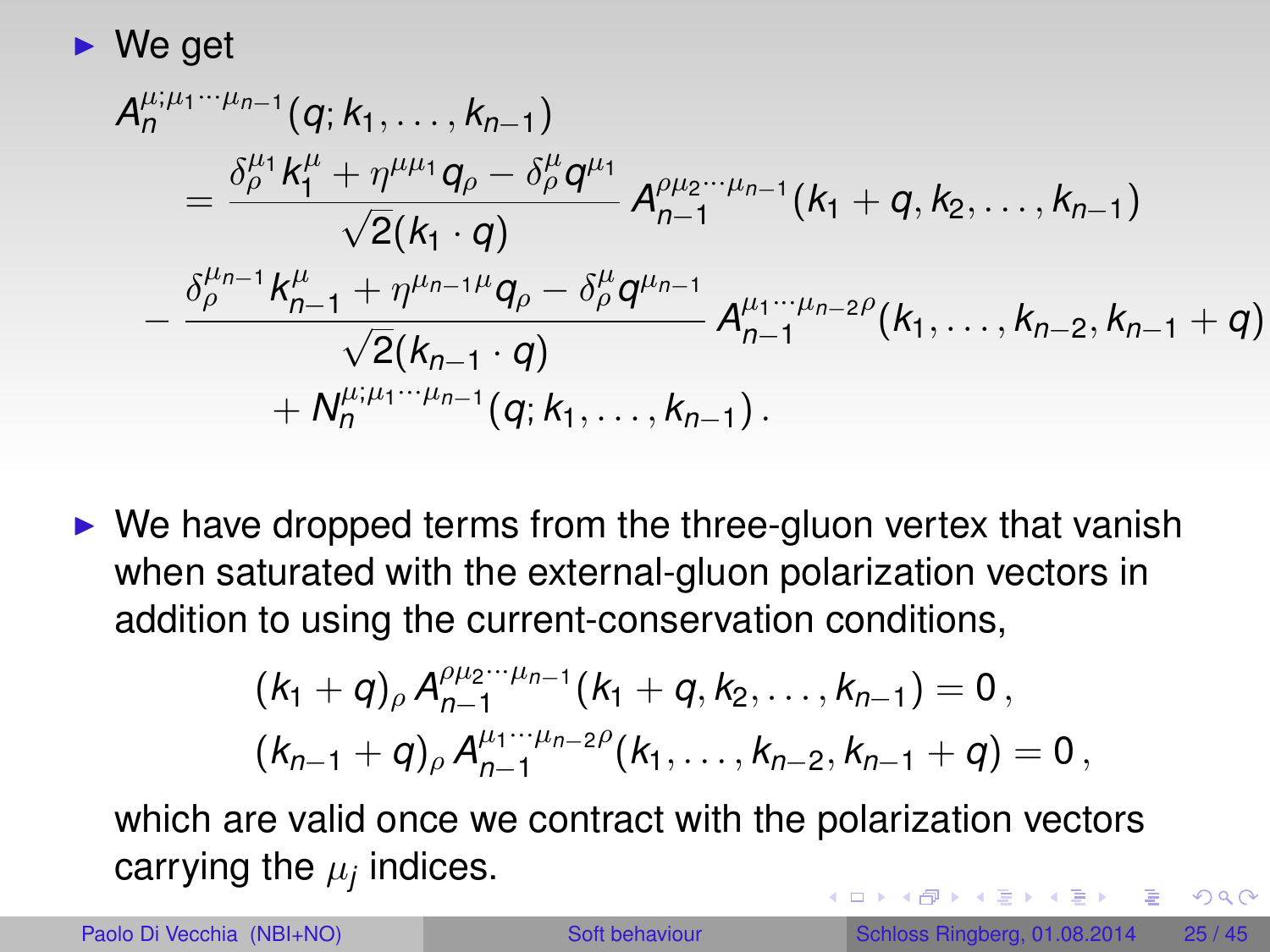$\triangleright$  By introducing the spin-one angular-momentum operator,

$$
(\Sigma_i^{\mu\sigma})^{\mu_i\rho} \equiv i(\eta^{\mu\mu_i}\eta^{\rho\sigma} - \eta^{\mu\rho}\eta^{\mu_i\sigma}) \; ,
$$

we can write the total amplitude as

$$
A_n^{\mu;\mu_1\cdots\mu_{n-1}}(q;k_1,\ldots,k_{n-1})
$$
  
= 
$$
\frac{\delta_{\rho}^{\mu_1}k_1^{\mu}-iq_{\sigma}(\Sigma_1^{\mu\sigma})^{\mu_1}{}_{\rho}}{\sqrt{2}(k_1\cdot q)}A_{n-1}^{\rho\mu_2\cdots\mu_{n-1}}(k_1+q,k_2,\ldots,k_{n-1})
$$
  
- 
$$
\frac{\delta_{\rho}^{\mu_{n-1}}k_{n-1}^{\mu}-iq_{\sigma}(\Sigma_{n-1}^{\mu\sigma})^{\mu_{n-1}}{}_{\rho}}{\sqrt{2}(k_{n-1}\cdot q)}A_{n-1}^{\mu_1\cdots\mu_{n-2}\rho}(k_1,\ldots,k_{n-2},k_{n-1}+q)
$$
  
+ 
$$
N_n^{\mu;\mu_1\cdots\mu_{n-1}}(q;k_1,\ldots,k_{n-1}).
$$

 $\triangleright$  Notice that the spin-one terms independently vanish when contracted with  $q_\mu$ .

 $QQ$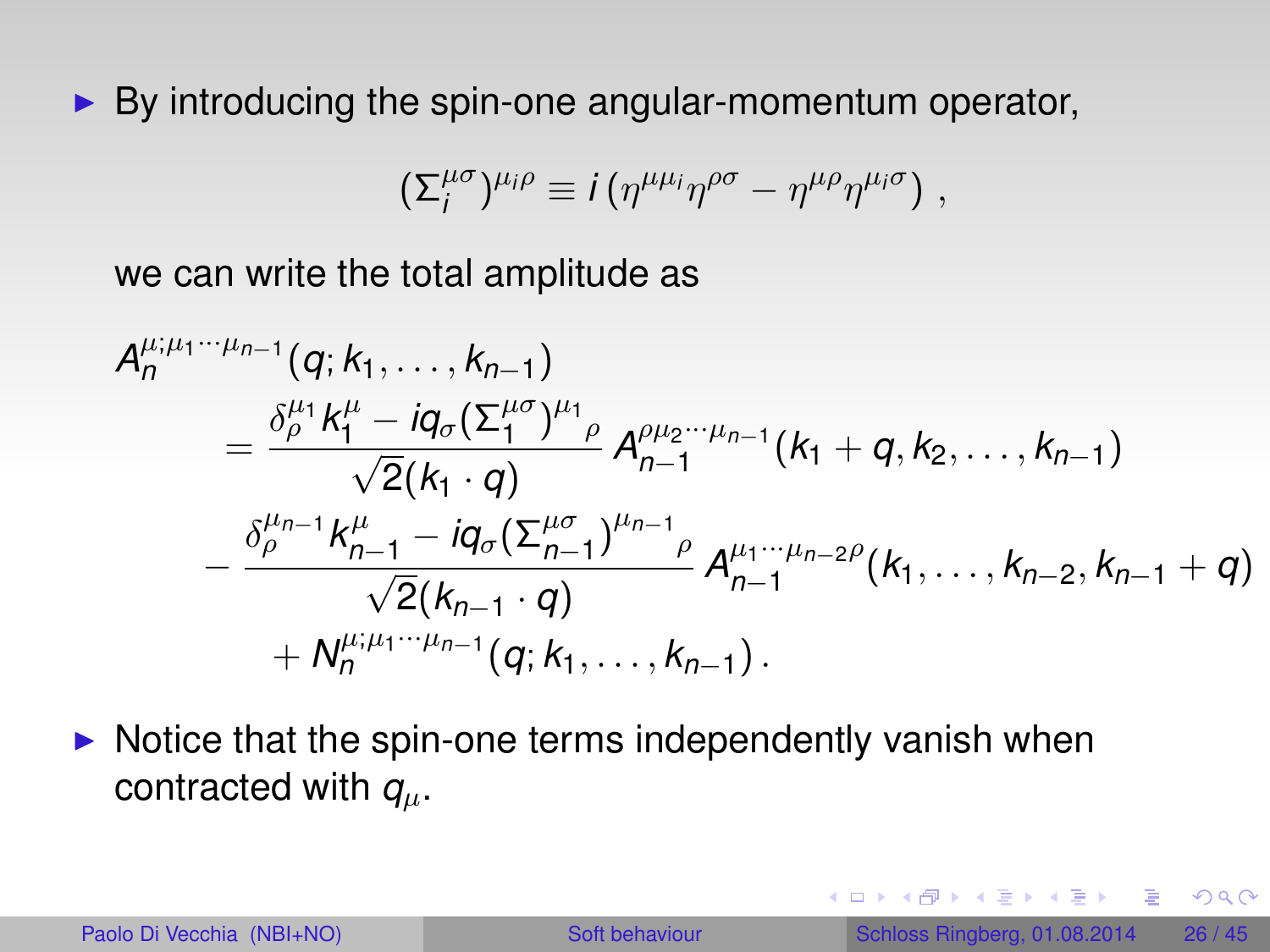$\triangleright$  On-shell gauge invariance requires

$$
0 = q_{\mu} A_{n}^{\mu;\mu_{1} \cdots \mu_{n-1}}(q; k_{1}, \ldots, k_{n-1})
$$
\n
$$
= \frac{1}{\sqrt{2}} A_{n-1}^{\mu_{1}\mu_{2} \cdots \mu_{n-1}}(k_{1} + q, k_{2}, \ldots, k_{n-1})
$$
\n
$$
- \frac{1}{\sqrt{2}} A_{n-1}^{\mu_{1} \cdots \mu_{n-2}\mu_{n-1}}(k_{1}, \ldots, k_{n-2}, k_{n-1} + q)
$$
\n
$$
+ q_{\mu} N_{n}^{\mu;\mu_{1} \cdots \mu_{n-1}}(q; k_{1}, \ldots, k_{n-1}).
$$

For  $q = 0$ , this is automatically satisfied.

 $\triangleright$  At the next order in *q*, we obtain

$$
-\frac{1}{\sqrt{2}}\left[\frac{\partial}{\partial k_{1\mu}}-\frac{\partial}{\partial k_{n-1\mu}}\right]A_{n-1}^{\mu_1\cdots\mu_{n-1}}(k_1,k_2\ldots k_{n-1})
$$
  
=  $N_n^{\mu;\mu_1\cdots\mu_{n-1}}(0;k_1,\ldots,k_{n-1}).$ 

 $\triangleright$  Similar to the photon case, we ignore local gauge-invariant terms in  $N_n^{\mu;\mu_1\cdots\mu_{n-1}}$  because they are necessarily of a higher order in  $q$ . ► Thus,  $N_n^{\mu;\mu_1\cdots\mu_{n-1}}(0;k_1,\ldots,k_{n-1})$  is determined in terms of the amplitude without the soft gluon.  $QQ$ 

イロト イ押ト イヨト イヨ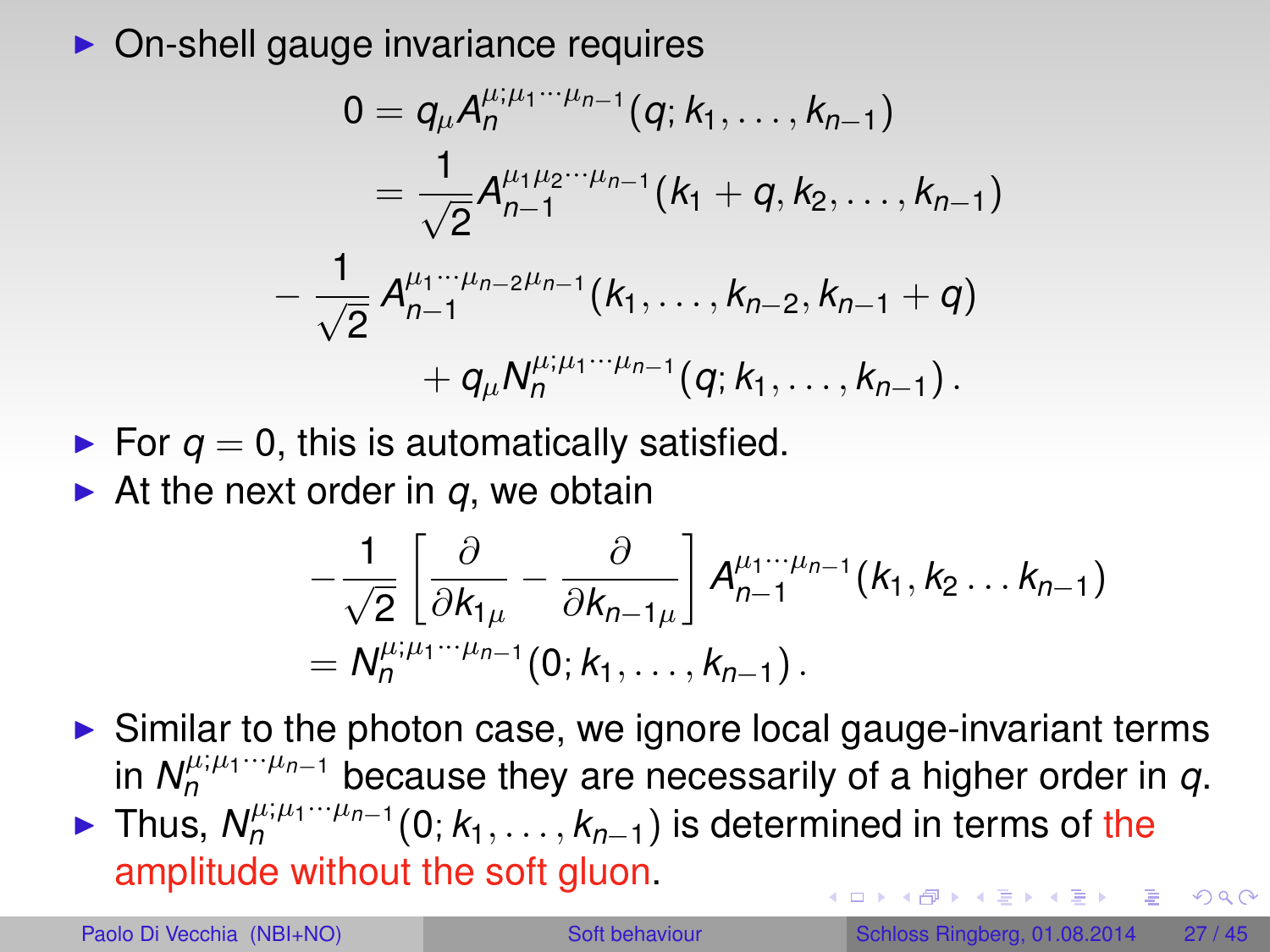$\blacktriangleright$  With this, the total expression becomes

$$
A_{n}^{\mu;\mu_{1}\cdots\mu_{n-1}}(q;k_{1}\ldots k_{n-1})
$$
\n
$$
= \left(\frac{k_{1}^{\mu}}{\sqrt{2}(k_{1}\cdot q)} - \frac{k_{n-1}^{\mu}}{\sqrt{2}(k_{n-1}\cdot q)}\right) A_{n-1}^{\mu_{1}\cdots\mu_{n-1}}(k_{1},\ldots,k_{n-1})
$$
\n
$$
-i\frac{q_{\sigma}(J_{1}^{\mu\sigma})^{\mu_{1}}\rho}{\sqrt{2}(k_{1}\cdot q)} A_{n-1}^{\rho\mu_{2}\cdots\mu_{n-1}}(k_{1},\ldots,k_{n-1})
$$
\n
$$
+i\frac{q_{\sigma}(J_{n-1}^{\mu\sigma})^{\mu_{n-1}}\rho}{\sqrt{2}(k_{n-1}\cdot q)} A_{n-1}^{\mu_{1}\cdots\mu_{n-2}\rho}(k_{1},\ldots,k_{n-1}) + \mathcal{O}(q),
$$

where

$$
(J_i^{\mu\sigma})^{\mu_i\rho}\equiv L_i^{\mu\sigma}\eta^{\mu_i\rho}+(\Sigma_i^{\mu\sigma})^{\mu_i\rho},
$$

with

$$
L_i^{\mu\sigma} \equiv i \left( k_i^{\mu} \frac{\partial}{\partial k_{i\sigma}} - k_i^{\sigma} \frac{\partial}{\partial k_{i\mu}} \right) ; \ \ (\Sigma_i^{\mu\sigma})^{\mu_i\rho} \equiv i \left( \eta^{\mu\mu_i} \eta^{\rho\sigma} - \eta^{\mu\rho} \eta^{\mu_i\sigma} \right)
$$

重

 $299$ 

(ロトイ部)→ (唐)→ (唐)→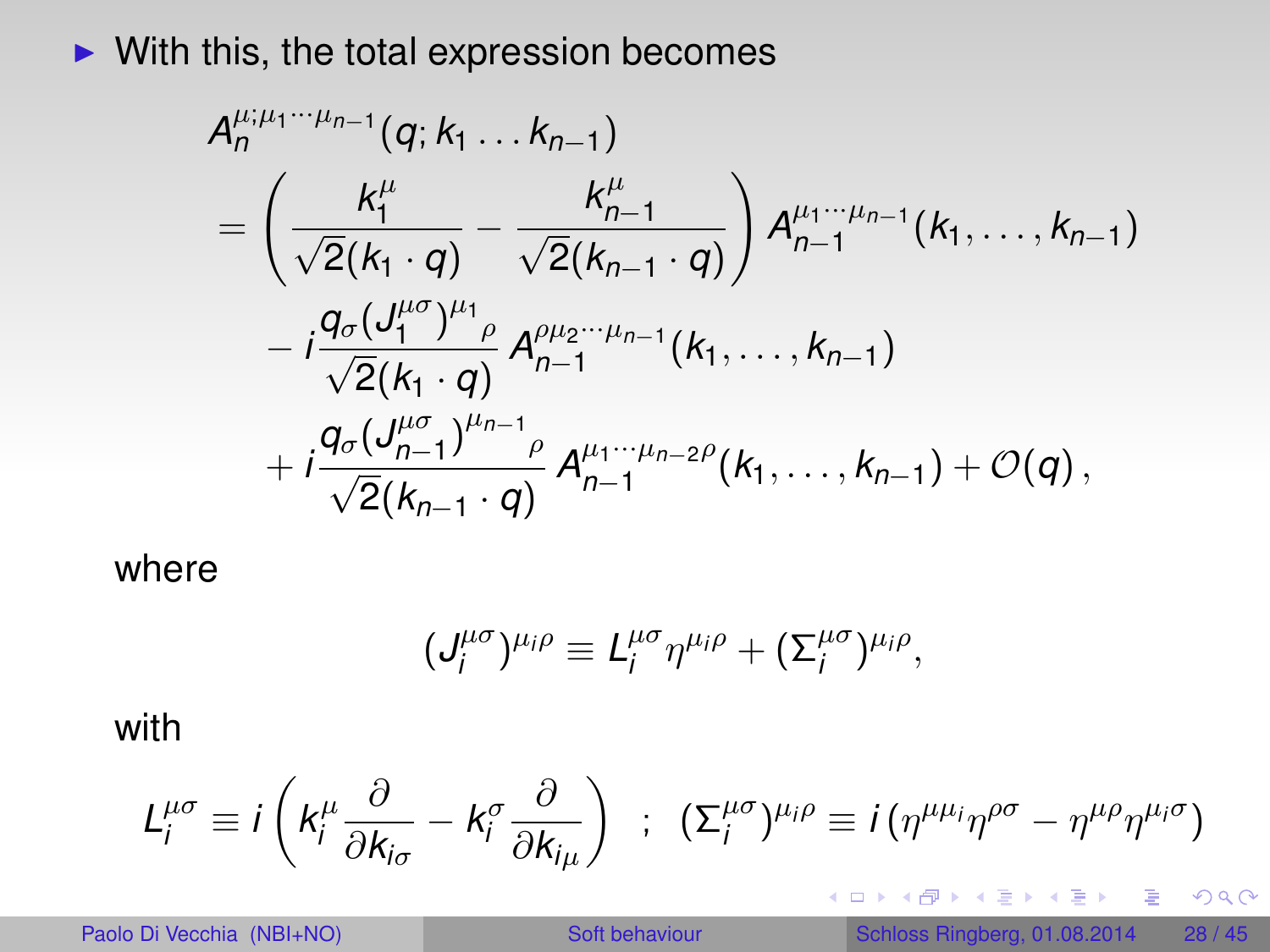- $\blacktriangleright$  In order to write the final result in terms of full amplitudes, we contract with external polarization vectors.
- ► We must pass polarization vectors  $\varepsilon_{1\mu_1}$  and  $\varepsilon_{n-1\mu_{n-1}}$  through the spin-one angular-momentum operator such that they will contract with the  $\rho$  index of, respectively,  $A_{n-1}^{\rho\mu_2\cdots\mu_{n-1}}$ *n*−1 (*k*1, . . . , *kn*−1) and  $A_{n-1}^{\mu_1\cdots\mu_{n-2}\rho}$ *n*−1 (*k*1, . . . , *kn*−1).
- $\blacktriangleright$  It is convenient write the spin angular-momentum operator as

$$
\varepsilon_{i\mu_i}(\Sigma_i^{\mu\sigma})^{\mu_i}{}_{\rho}\mathcal{A}^{\rho}=i\left(\varepsilon_i^{\mu}\frac{\partial}{\partial\varepsilon_{i\sigma}}-\varepsilon_i^{\sigma}\frac{\partial}{\partial\varepsilon_{i\mu}}\right)\varepsilon_{i\rho}\mathcal{A}^{\rho}.
$$

 $\Omega$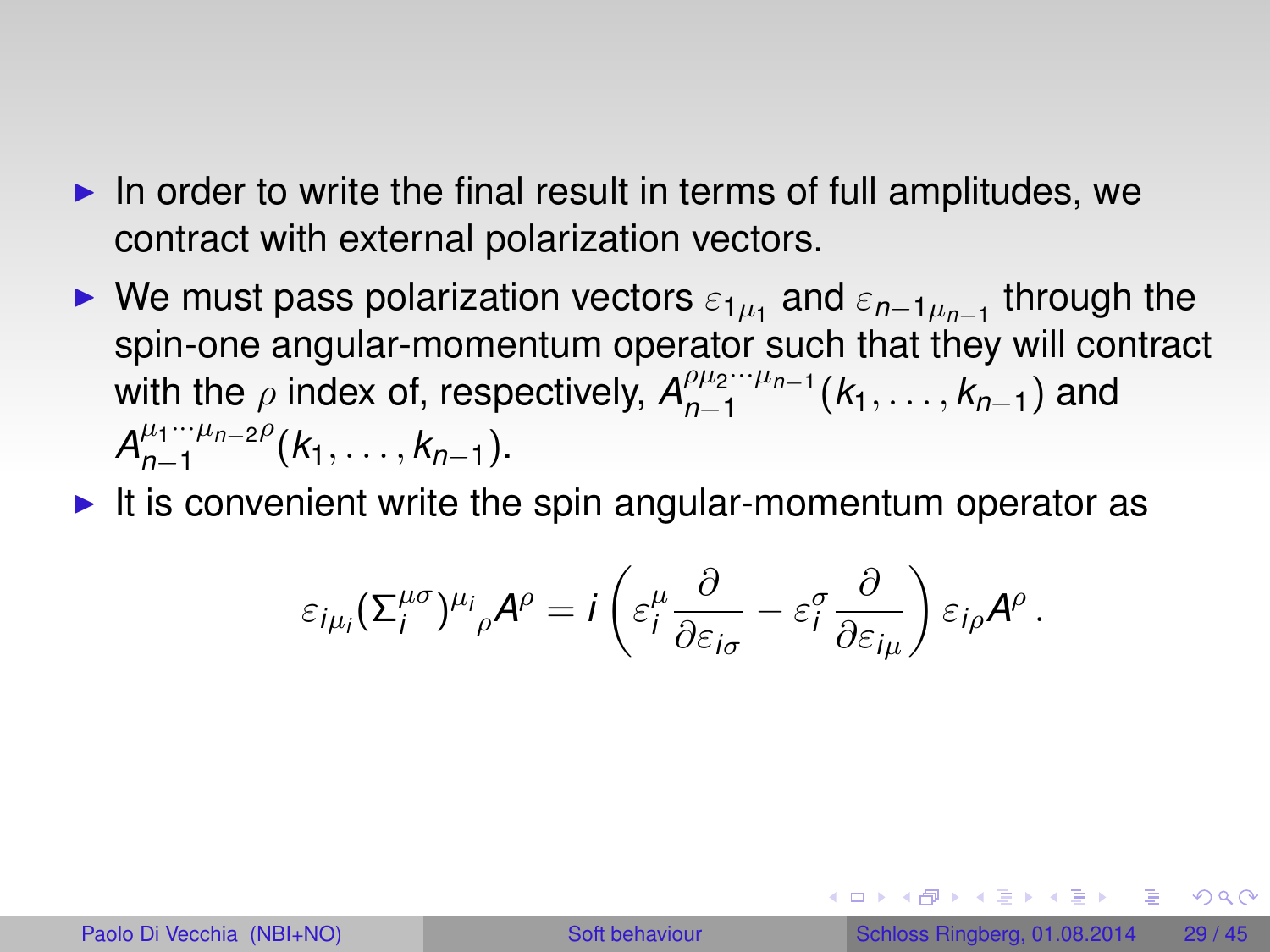$\blacktriangleright$  We may therefore write

$$
A_n(q;k_1,\ldots,k_{n-1})\to \left[S_n^{(0)}+S_n^{(1)}\right]A_{n-1}(k_1,\ldots,k_{n-1})+O(q),
$$

where

$$
S_n^{(0)} \equiv \frac{k_1 \cdot \varepsilon_n}{\sqrt{2}(k_1 \cdot q)} - \frac{k_{n-1} \cdot \varepsilon_n}{\sqrt{2}(k_{n-1} \cdot q)},
$$
  

$$
S_n^{(1)} \equiv -i\varepsilon_{n\mu}q_\sigma \left(\frac{J_1^{\mu\sigma}}{\sqrt{2}(k_1 \cdot q)} - \frac{J_{n-1}^{\mu\sigma}}{\sqrt{2}(k_{n-1} \cdot q)}\right).
$$

 $\blacktriangleright$  Here

$$
J_i^{\mu\sigma} \equiv L_i^{\mu\sigma} + \Sigma_i^{\mu\sigma},
$$

where

$$
L_i^{\mu\nu} \equiv i \left( k_i^{\mu} \frac{\partial}{\partial k_{i\nu}} - k_i^{\nu} \frac{\partial}{\partial k_{i\mu}} \right) , \Sigma_i^{\mu\sigma} \equiv i \left( \varepsilon_i^{\mu} \frac{\partial}{\partial \varepsilon_{i\sigma}} - \varepsilon_i^{\sigma} \frac{\partial}{\partial \varepsilon_{i\mu}} \right)
$$

 $2990$ 

.

重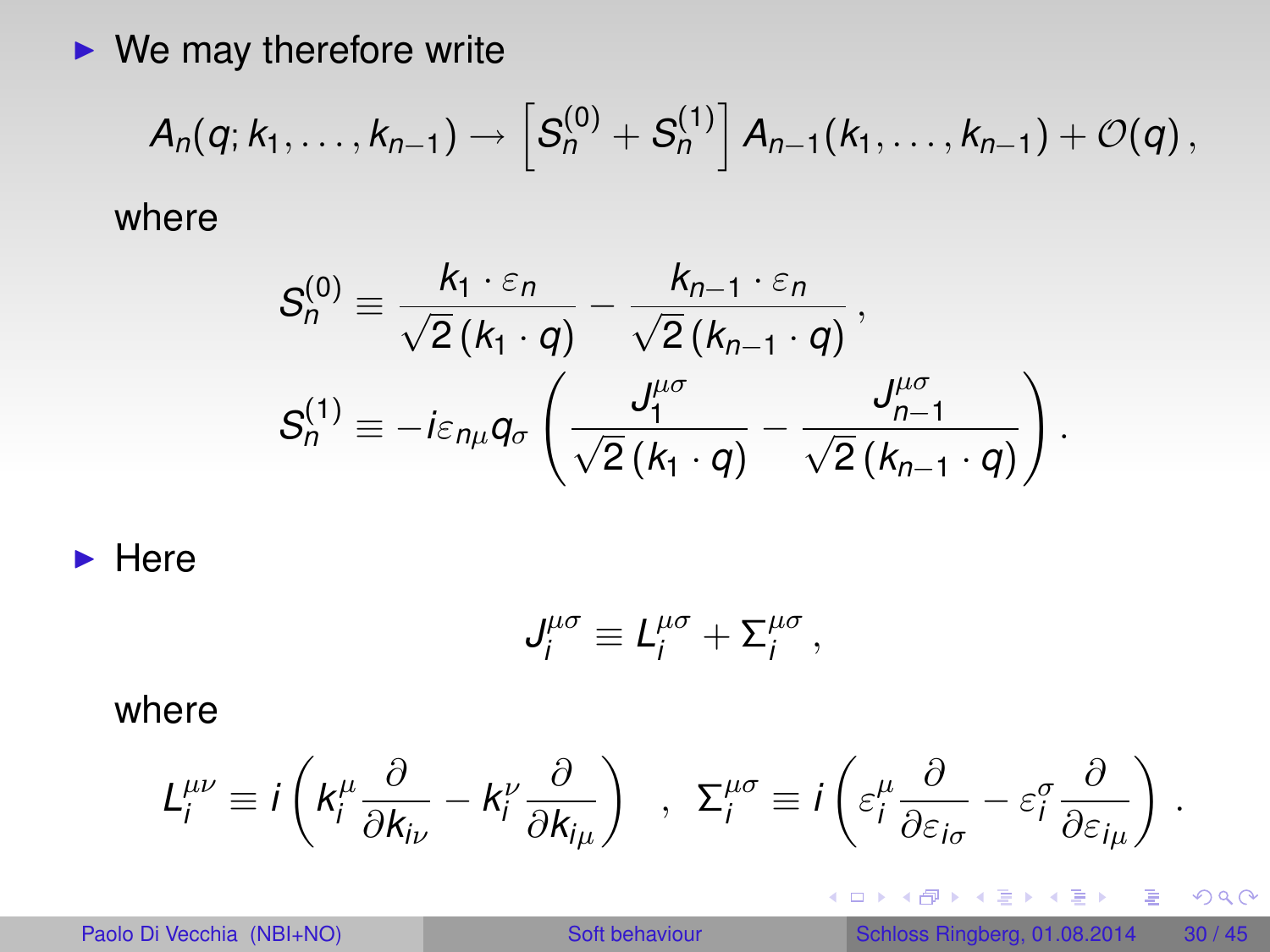### Soft limit of *n*-graviton amplitude

 $\triangleright$  As before the amplitude is the sum of two pieces:

$$
M_n^{\mu\nu;\mu_1\nu_1\cdots\mu_{n-1}\nu_{n-1}}(q;k_1,\ldots,k_{n-1})
$$
  
= 
$$
\sum_{i=1}^{n-1} \frac{1}{k_i \cdot q} \left[ k_i^{\mu} \eta^{\mu_i \alpha} - i q_{\rho} (\Sigma_i^{\mu \rho})^{\mu_i \alpha} \right] \left[ k_i^{\nu} \eta^{\nu_i \beta} - i q_{\sigma} (\Sigma_i^{\mu \sigma})^{\nu_i \beta} \right]
$$
  

$$
\times M_{n-1}^{\mu_1 \nu_1 \cdots} \alpha^{\beta} \qquad \qquad + N_n^{\mu \nu; \mu_1 \nu_1 \cdots \mu_{n-1} \nu_{n-1}}(q;k_1,\ldots,k_{n-1}),
$$

where

$$
(\Sigma_i^{\mu\rho})^{\mu_i\alpha}\equiv i\left(\eta^{\mu\mu_i}\eta^{\alpha\rho}-\eta^{\mu\alpha}\eta^{\mu_i\rho}\right)\,.
$$

重

<span id="page-30-0"></span> $2990$ 

イロト 不優 トメ 差 トメ 差 トー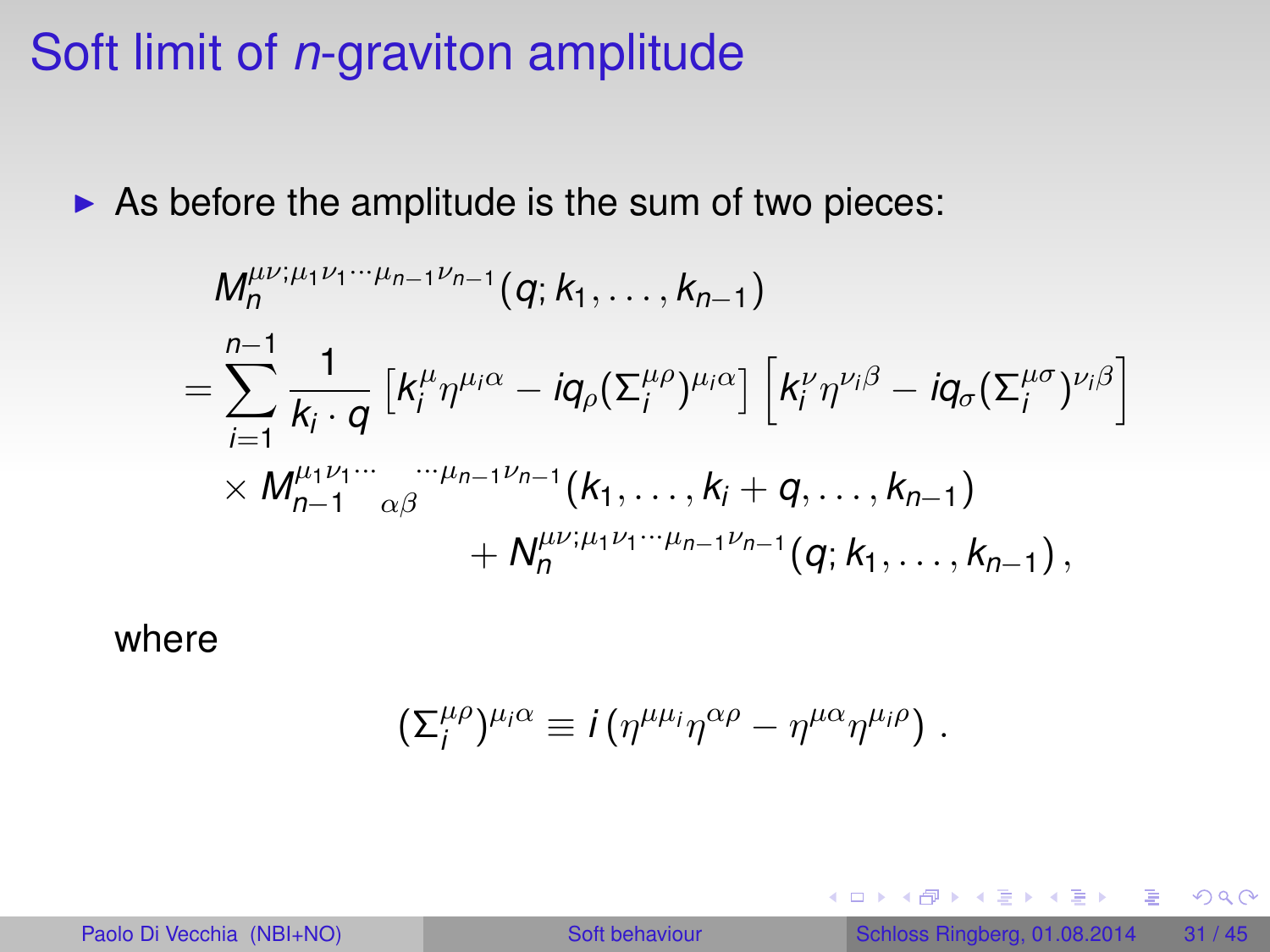$\triangleright$  On-shell gauge invariance implies

$$
0 = q_{\mu} M_n^{\mu\nu;\mu_1\nu_1\cdots\mu_{n-1}\nu_{n-1}}(q; k_1,\ldots,k_{n-1})
$$
  
= 
$$
\sum_{i=1}^{n-1} \left[ k_i^{\nu} \eta^{\nu_i \beta} - i q_{\rho} (\Sigma_i^{\nu \rho})^{\nu_i \beta} \right] M_{n-1}^{\mu_1 \nu_1\cdots\mu_i} \int_{\beta}^{\cdots\mu_{n-1} \nu_{n-1}} (k_1,\ldots,k_i+q,\ldots,k_{n-1})
$$
  
+ 
$$
q_{\mu} N_n^{\mu\nu;\mu_1 \nu_1\cdots\mu_{n-1} \nu_{n-1}}(q; k_1,\ldots,k_{n-1}).
$$

 $\blacktriangleright$  Proceeding as before we end up getting

$$
M_n^{\mu\nu;\mu_1\nu_1\cdots\mu_{n-1}\nu_{n-1}}(q;k_1,\ldots,k_{n-1})
$$
\n
$$
= \sum_{i=1}^{n-1} \frac{1}{k_i \cdot q} \Big\{ k_i^{\mu} k_i^{\nu} \eta^{\mu_i \alpha} \eta^{\nu_i \beta}
$$
\n
$$
- \frac{i}{2} q_\rho \Big[ k_i^{\mu} \eta^{\mu_i \alpha} \Big[ L_i^{\nu \rho} \eta^{\nu_i \beta} + 2(\Sigma_i^{\nu \rho})^{\nu_i \beta} \Big] + k_i^{\nu} \eta^{\nu_i \beta} \Big[ L_i^{\mu \rho} \eta^{\mu_i \alpha} + 2(\Sigma_i^{\mu \rho})^{\mu_i \alpha} \Big] \Big]
$$
\n
$$
\frac{1}{2} q_\rho q_\sigma \Big[ \Big[L_i^{\mu \rho} \eta^{\mu_i \alpha} + 2(\Sigma_i^{\mu \rho})^{\mu_i \alpha} \Big] \Big[ L_i^{\nu \sigma} \eta^{\nu_i \beta} + 2(\Sigma_i^{\nu \sigma})^{\nu_i \beta} \Big] - 2(\Sigma_i^{\mu \rho})^{\mu_i \alpha} (\Sigma_i^{\nu \sigma})^{\nu_i \beta} \Big] \Big\}
$$
\n
$$
\times M_{n-1}^{\mu_1 \nu_1 \cdots \cdots \mu_{n-1} \nu_{n-1}}(k_1, \ldots, k_i, \ldots, k_{n-1}) + \mathcal{O}(q^2).
$$

−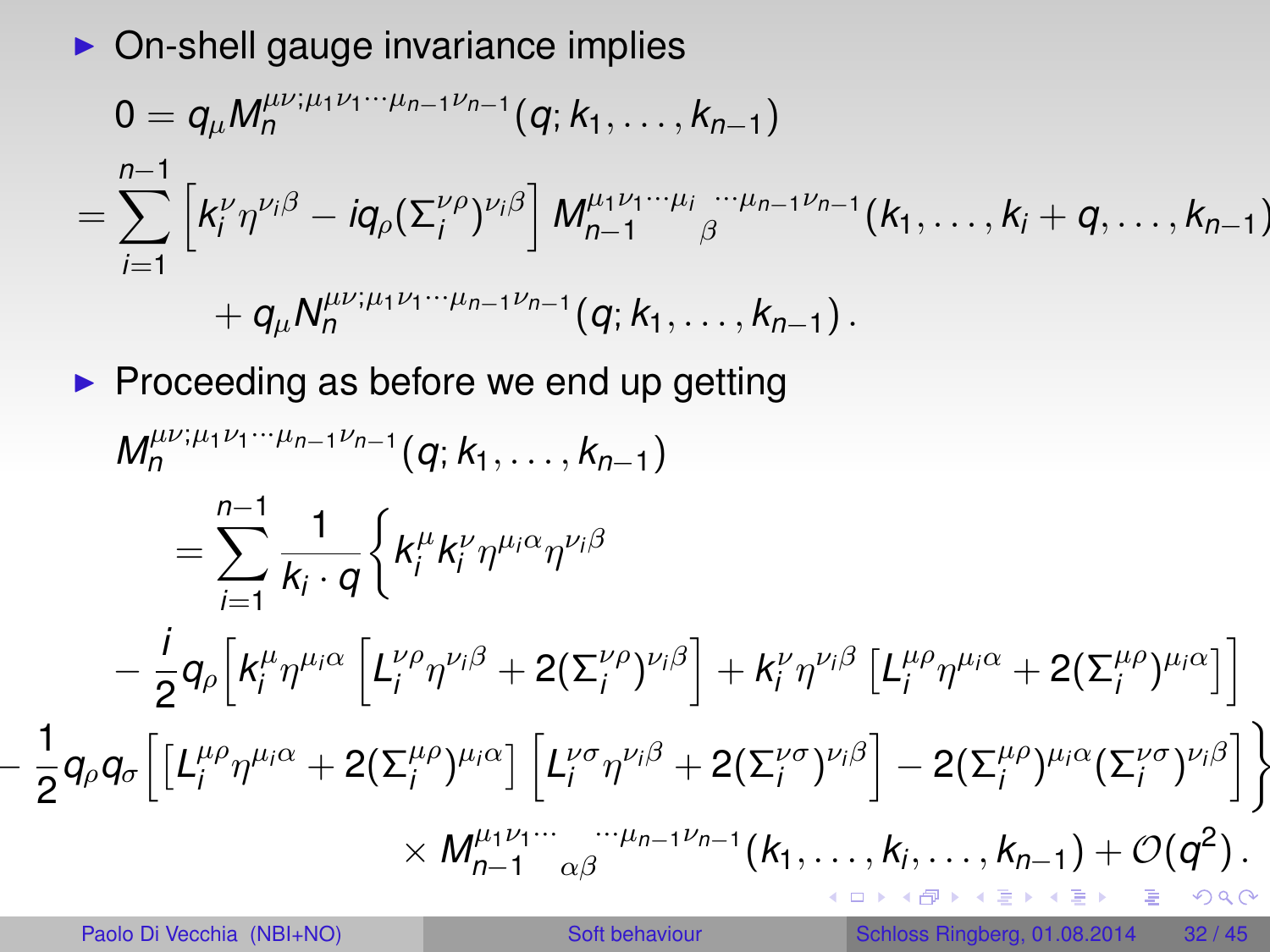- $\blacktriangleright$  In order to write our expression in terms of amplitudes, we saturate with graviton polarization tensors using  $\varepsilon_{\mu\nu} \rightarrow \varepsilon_{\mu} \varepsilon_{\nu}$  where  $\varepsilon_{\mu}$  are spin-one polarization vectors.
- $\triangleright$  As we did for the case with gluons, we must pass the polarization vectors through the spin-one operators.

$$
M_n(q; k_1, \ldots, k_{n-1}) = \left[S_n^{(0)} + S_n^{(1)} + S_n^{(2)}\right] M_{n-1}(k_1, \ldots, k_{n-1}) + \mathcal{O}(q^2)
$$
  
where

$$
S_n^{(0)} \equiv \sum_{i=1}^{n-1} \frac{\varepsilon_{\mu\nu} k_i^{\mu} k_i^{\nu}}{k_i \cdot q},
$$
  
\n
$$
S_n^{(1)} \equiv -i \sum_{i=1}^{n-1} \frac{\varepsilon_{\mu\nu} k_i^{\mu} q_{\rho} J_i^{\nu \rho}}{k_i \cdot q},
$$
  
\n
$$
S_n^{(2)} \equiv -\frac{1}{2} \sum_{i=1}^{n-1} \frac{\varepsilon_{\mu\nu} q_{\rho} J_i^{\mu \rho} q_{\sigma} J_i^{\nu \sigma}}{k_i \cdot q}.
$$

I

 $\Omega$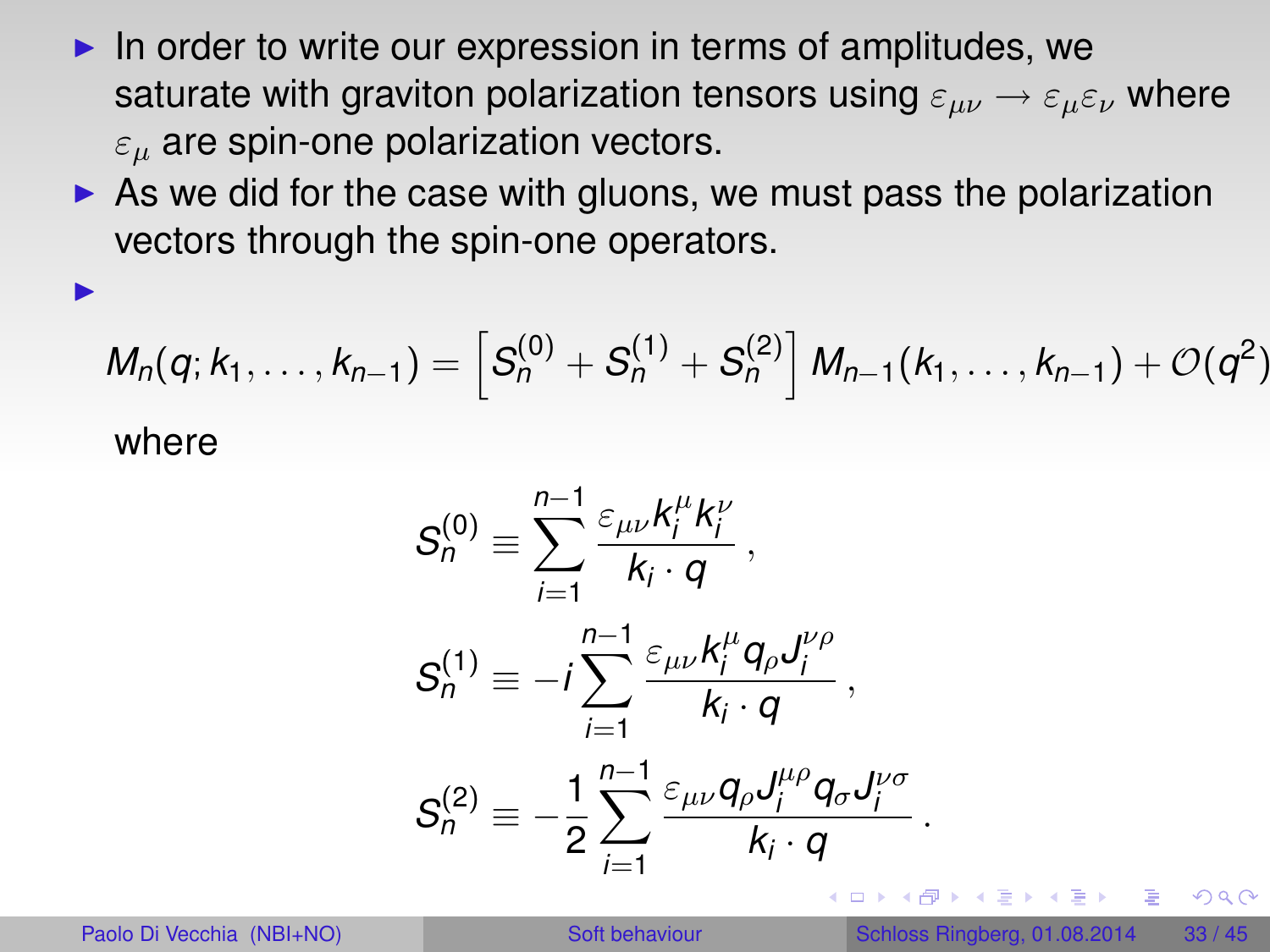#### $\blacktriangleright$  Here

$$
J^{\mu\sigma}_i \equiv L^{\mu\sigma}_i + \Sigma^{\mu\sigma}_i,
$$

### with

$$
L_i^{\mu\sigma} \equiv i \left( k_i^{\mu} \frac{\partial}{\partial k_{i\sigma}} - k_i^{\sigma} \frac{\partial}{\partial k_{i\mu}} \right) , \qquad \qquad \Sigma_i^{\mu\sigma} \equiv i \left( \varepsilon_i^{\mu} \frac{\partial}{\partial \varepsilon_{i\sigma}} - \varepsilon_i^{\sigma} \frac{\partial}{\partial \varepsilon_{i\mu}} \right)
$$

Paolo Di Vecchia (NBI+NO) [Soft behaviour](#page-0-0) Schloss Ringberg, 01.08.2014 34 / 45

メロトメ 御 メメ 老 メメ 老 メー 老人

.

 $2990$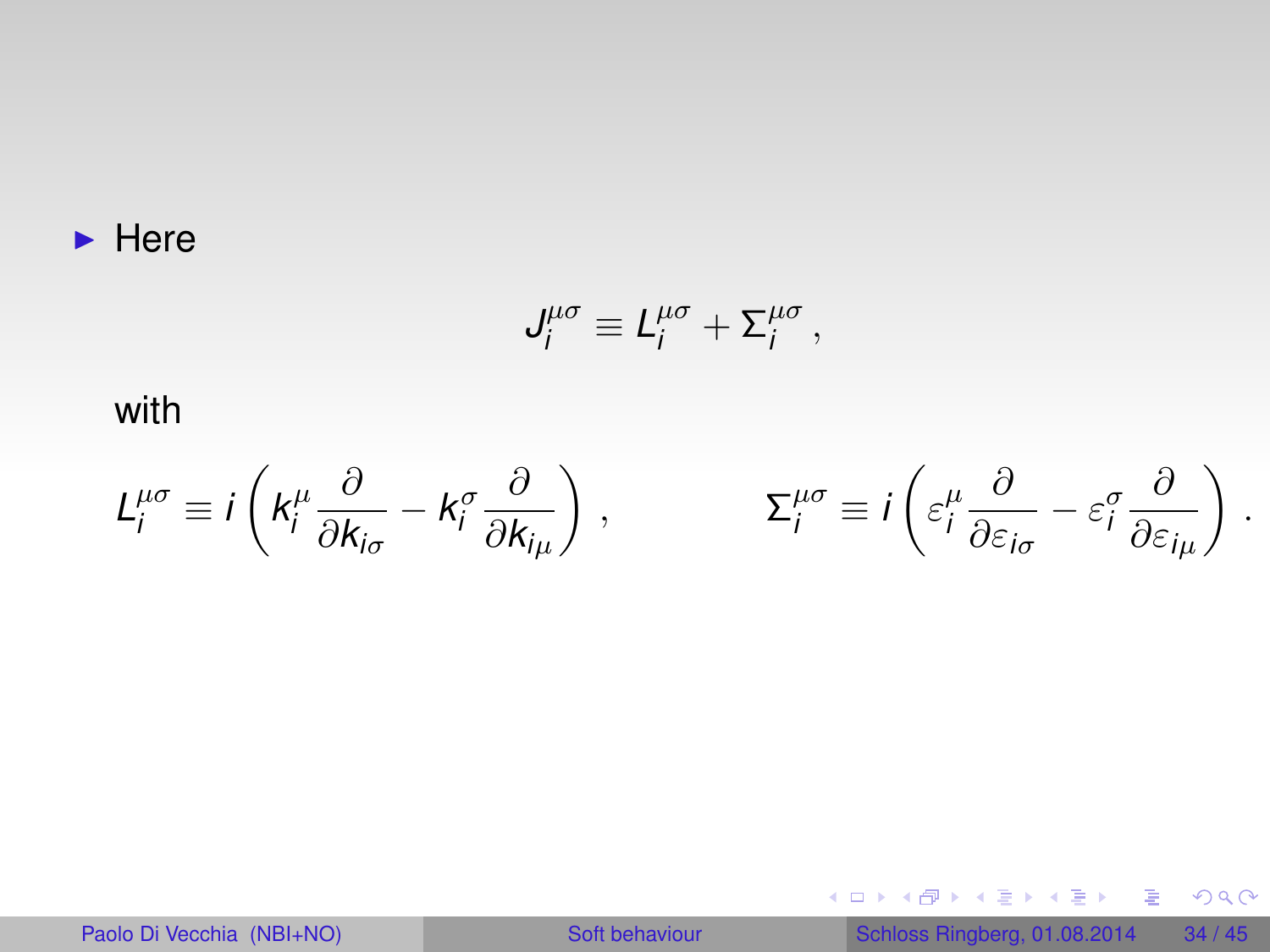### Comments on loop corrections: gauge theory

- $\triangleright$  At one-loop the amplitude will have in general IR and UV divergences.
- $\triangleright$  We are not giving here a complete study of them.
- $\blacktriangleright$  The one-loop contributions have been classified into the factorizing ones and the non-factorizing ones.
- $\triangleright$  We will concentrate here to the factorizing ones.
- $\blacktriangleright$  They modify the vertex present in the pole term.
- $\triangleright$  For the gauge theory they are of the type shown in the figure.



<span id="page-34-0"></span> $QQ$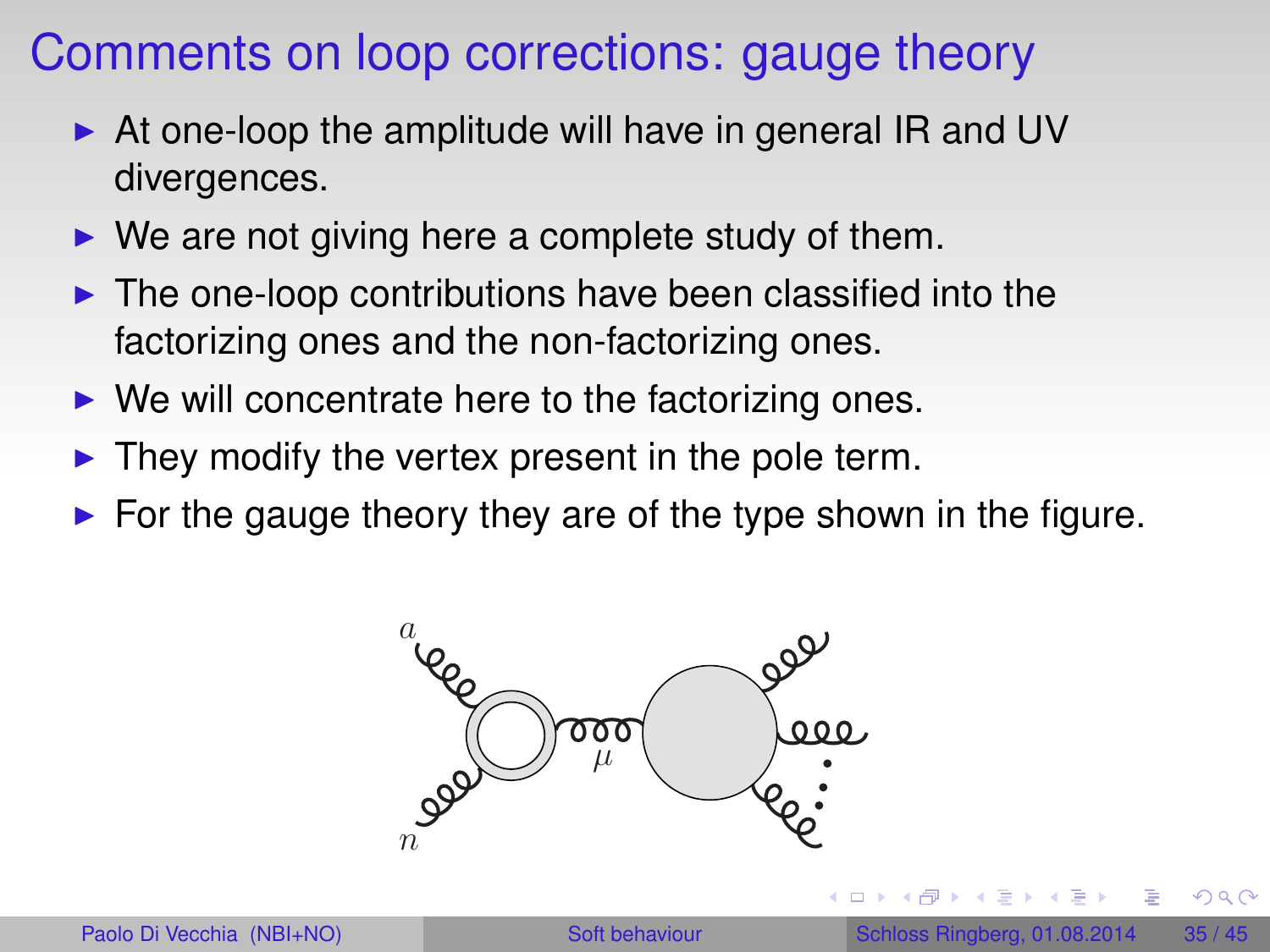

 $\triangleright$  They have been computed in QCD and are given by:

$$
D^{\mu,\text{fact}} = \frac{i}{\sqrt{2}} \frac{1}{3} \frac{1}{(4\pi)^2} \Big(1 - \frac{n_f}{N_c} + \frac{n_s}{N_c}\Big) (q - k_a)^{\mu} \Big[ (\varepsilon_n \cdot \varepsilon_a) - \frac{(q \cdot \varepsilon_a)(k_a \cdot \varepsilon_n)}{(k_a \cdot q)}\Big]
$$

[Z. Bern, V. Del Duca, C.R. Schmidt, 1998] [Z. Bern, V. Del Duca, W.B. Kilgore, C.R. Schmidt, 1999]

- It is both IR and UV finite and the limit  $\epsilon \to 0$  has been taken.
- It is non-local because of the pole in  $(qk_a)$ .
- It is gauge invariant under the substitution  $\epsilon_{q} \rightarrow q$ .
- It does not contribute to the leading soft behavior.

 $\Omega$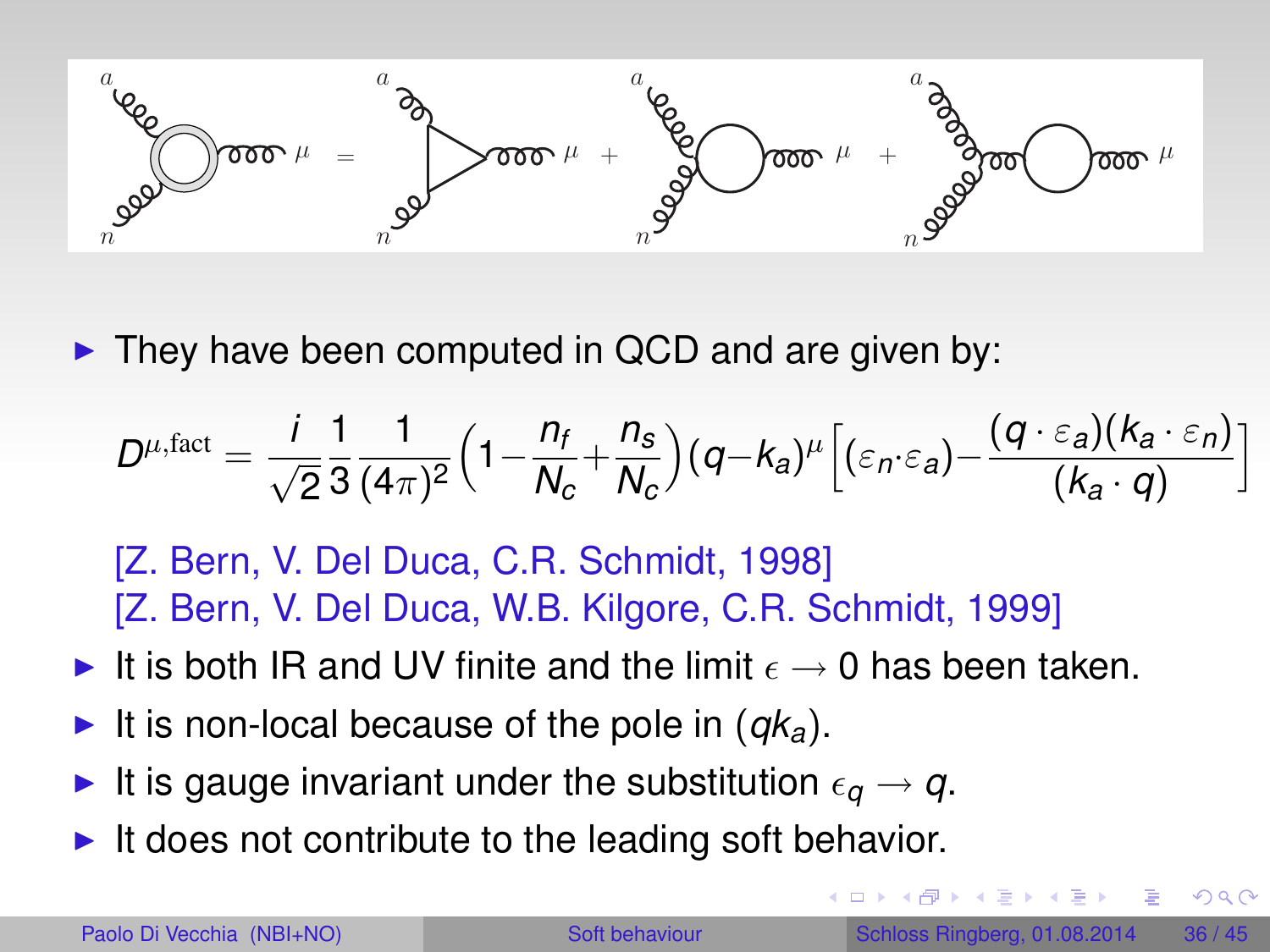$\blacktriangleright$  Attaching to it the rest of the amplitude

$$
D_\mu^{\text{fact}} \frac{-i}{2q \cdot k_a} \mathcal{J}^\mu \,,
$$

 $\blacktriangleright$   $\mathcal{J}^{\mu}$  is a conserved current:

$$
(q+k_a)_{\mu} \mathcal{J}^{\mu}=0\,,
$$

assuming that all the remaining legs are contracted with on-shell polarizations.

 $\triangleright$  We can trade  $k_a$  with  $q$  and we get immediately:

$$
D_\mu^{\text{fact}} \frac{-i}{2q \cdot k_a} \mathcal{J}^\mu = \mathcal{O}(q^0) \,,
$$

 $\blacktriangleright$  No leading  $\mathcal{O}(\frac{1}{q})$  $\frac{1}{q}$ ) correction from the factorizing contribution to the one-loop soft functions.

 $QQ$ 

イロト イ押ト イヨト イヨト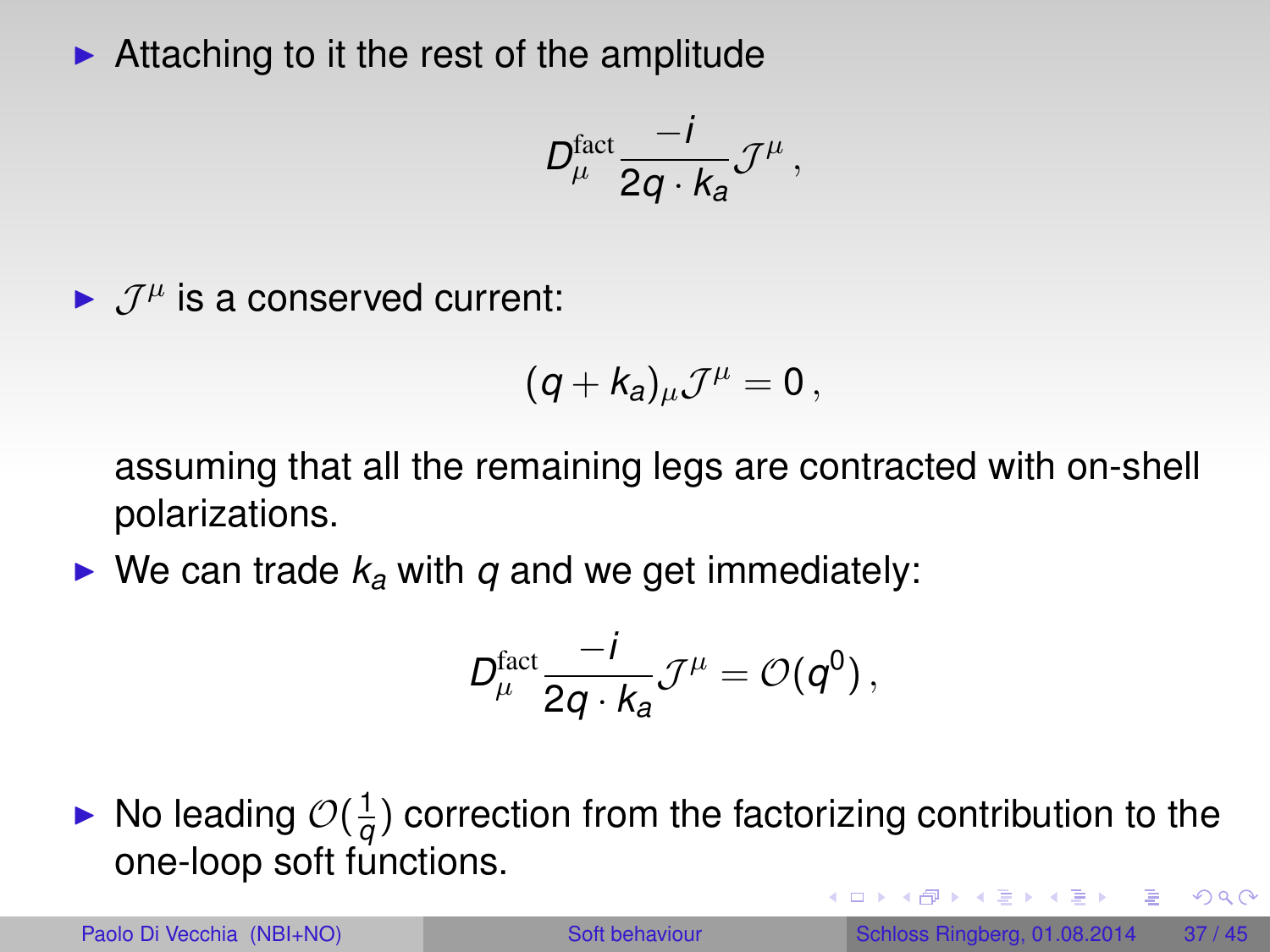## Comments on loop corrections: gravity



- $\triangleright$  A similar calculation can be done for the gravity case.
- $\triangleright$  We consider only the case in which scalar fields circulate in the loop.
- $\blacktriangleright$  The result of this calculation is:

$$
\mathcal{D}^{\mu\nu,\text{fact},s} = \frac{i}{(4\pi)^2} \left(\frac{\kappa}{2}\right)^3 \frac{1}{30} \left[ (\varepsilon_n \cdot \varepsilon_a) - \frac{(q \cdot \varepsilon_a)(k_a \cdot \varepsilon_n)}{(q \cdot k_a)} \right] \times \left( (q \cdot \varepsilon_a)(k_a \cdot \varepsilon_n) - (\varepsilon_n \cdot \varepsilon_a)(q \cdot k_a) \right) k_a^{\mu} k_a^{\nu} + \mathcal{O}(q^2),
$$

<span id="page-37-0"></span> $QQ$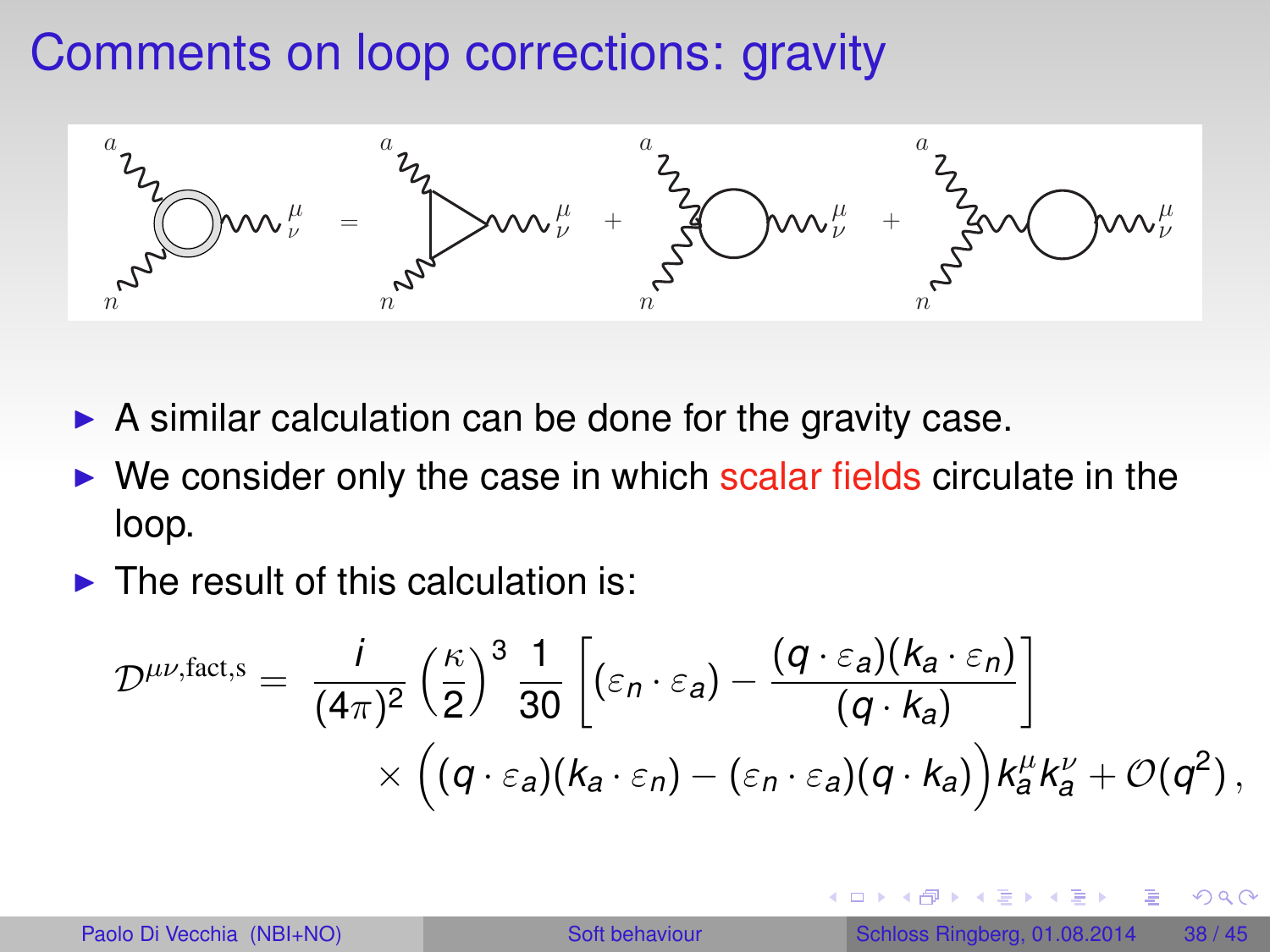As in the gauge-theory case, the diagrams  $\mathcal{D}^{\mu\nu,fact,s}$  contract into a conserved current:

$$
(k_a+q)^{\mu}\mathcal{J}_{\mu\nu}=f(k_i,\epsilon_i)(k_a+q)_{\nu}\,,~(k_a+q)^{\nu}\mathcal{J}_{\mu\nu}=f(k_i,\epsilon_i)(k_a+q)_{\mu}\,.
$$

 $\blacktriangleright$  This means

$$
k_a^{\mu}k_a^{\nu}\mathcal{J}_{\mu\nu} = (k_a + q)^{\mu}(k_a + q)^{\nu}\mathcal{J}_{\mu\nu} + \mathcal{O}(q)
$$
  
=  $f(k_i, \epsilon_i)(k_a + q)^2 + \mathcal{O}(q) = 2f(k_i, \epsilon_i)q \cdot k_a + \mathcal{O}(q) = \mathcal{O}(q)$ 

 $\blacktriangleright$  We therefore have

$$
\mathcal{D}^{\mu\nu,\text{fact,s}}\frac{i}{2q\cdot k_a}\mathcal{J}_{\mu\nu}=\mathcal{O}(q).
$$

- $\triangleright$  No modification of the two first leading terms.
- $\triangleright$  As in QCD, we expect that the contribution of other particles circulating in the loop will not modify this r[es](#page-37-0)[ult](#page-39-0)[.](#page-37-0)  $\mathcal{A}$   $\overline{\mathcal{B}}$   $\rightarrow$   $\mathcal{A}$   $\overline{\mathcal{B}}$   $\rightarrow$   $\mathcal{A}$   $\overline{\mathcal{B}}$

<span id="page-38-0"></span> $\Omega$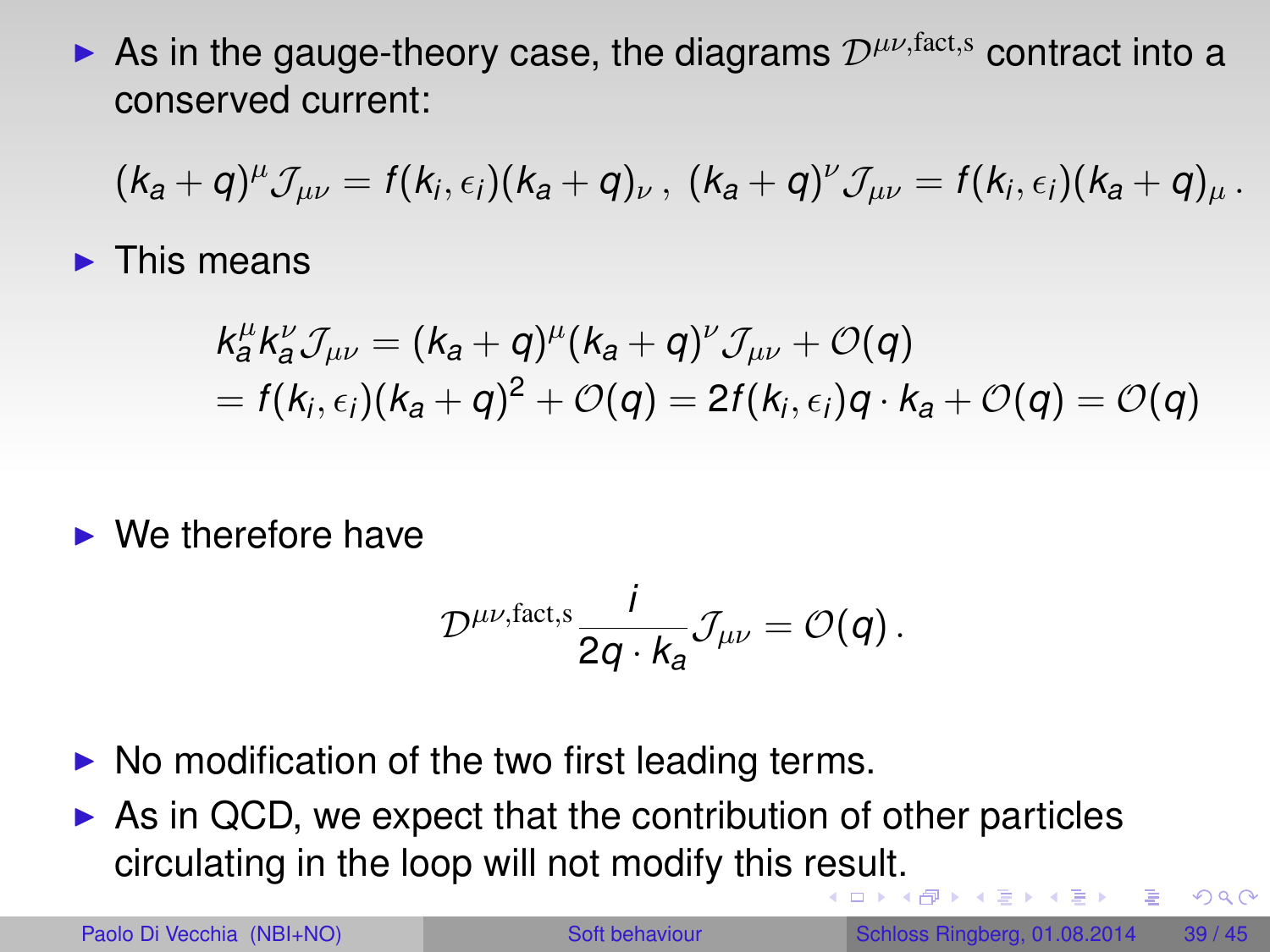## What about soft theorems in string theory?

- In superstring the soft theorems have been investigated by B.U.W. Schwab, arXiv:1406.4172 and M. Bianchi, Song He, Yu-tin Huang and Congkao Wen, arXiv:1406.5155.
- $\blacktriangleright$  Here we give just few examples in the bosonic string.
- $\triangleright$  One gluon and three tachyons:

$$
A_{\mu}(p_1, p_2, q, p_3) \sim \sqrt{2\alpha'} \frac{\Gamma(1+2\alpha' p_3 q) \Gamma(1+2\alpha' p_2 q)}{\Gamma(1+2\alpha'(p_2+p_3)q)} \\ \times \left(\frac{p_{2\mu}}{2\alpha' p_3 q} - \frac{p_{3\mu}}{2\alpha' p_3 q}\right)
$$

 $\triangleright$  One graviton(dilaton) and three tachyons  $(p_1 + p_2 + p_3 = -q)$ :

<span id="page-39-0"></span>
$$
A_{\mu\nu}(p_1, p_2, p_3, q) \sim \left(\frac{p_{1\mu}p_{1\nu}}{p_1q} + \frac{p_{2\mu}p_{2\nu}}{p_2q} + \frac{p_{3\mu}p_{3\nu}}{p_3q}\right) \times \frac{\Gamma(1 + \frac{\alpha'}{2}p_1q)\Gamma(1 + \frac{\alpha'}{2}p_2q)\Gamma(1 + \frac{\alpha'}{2}p_3q)}{\Gamma(1 - \frac{\alpha'}{2}p_1q)\Gamma(1 - \frac{\alpha'}{2}p_2q)\Gamma(1 - \frac{\alpha'}{2}p_3q)}
$$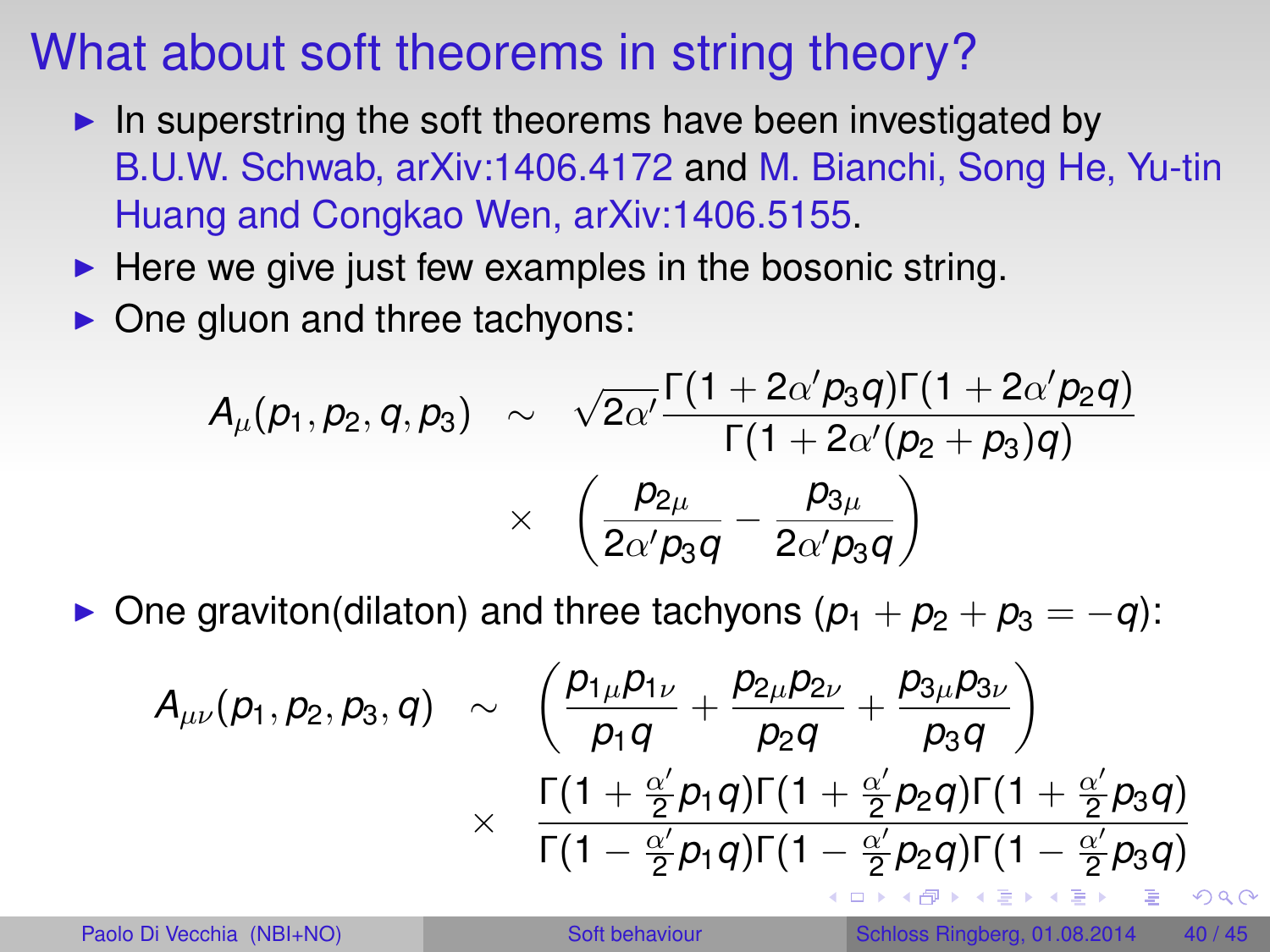### $\triangleright$  One gluon and 4 tachyons With [R. Marotta]

$$
A_{\mu}(p_1, p_2, p_3, q, p_4) \sim \int_0^1 dz_3 (1 - z_3)^{2\alpha' p_2 p_3} z_3^{2\alpha' p_3 p_4}
$$
  
 
$$
\times \int_0^{z_3} dz_4 (1 - z_4)^{2\alpha' p_2 q} (z_3 - z_4)^{2\alpha' p_3 q} z_4^{2\alpha' p_4 q}
$$
  
 
$$
\times \left[ \frac{p_{2\mu}}{1 - z_4} + \frac{p_{3\mu}}{z_3 - z_4} - \frac{p_{4\mu}}{z_4} \right]
$$

- It is gauge invariant:  $q^{\mu}A_{\mu}=0$ .
- In The last two lines are equal to  $(z_4 = z_3 t)$

$$
z_3^{2\alpha'(p_3+p_4)q}\int_0^1 dt(1-t)^{2\alpha'p_3q}t^{2\alpha'p_4q}(1-z_3t)^{2\alpha'p_2q}
$$
  
 
$$
\times \left[\frac{z_3p_{2\mu}}{1-z_3t} + \frac{p_{3\mu}}{1-t} - \frac{p_{4\mu}}{t}\right]
$$

 $\equiv$ 

<span id="page-40-0"></span> $2990$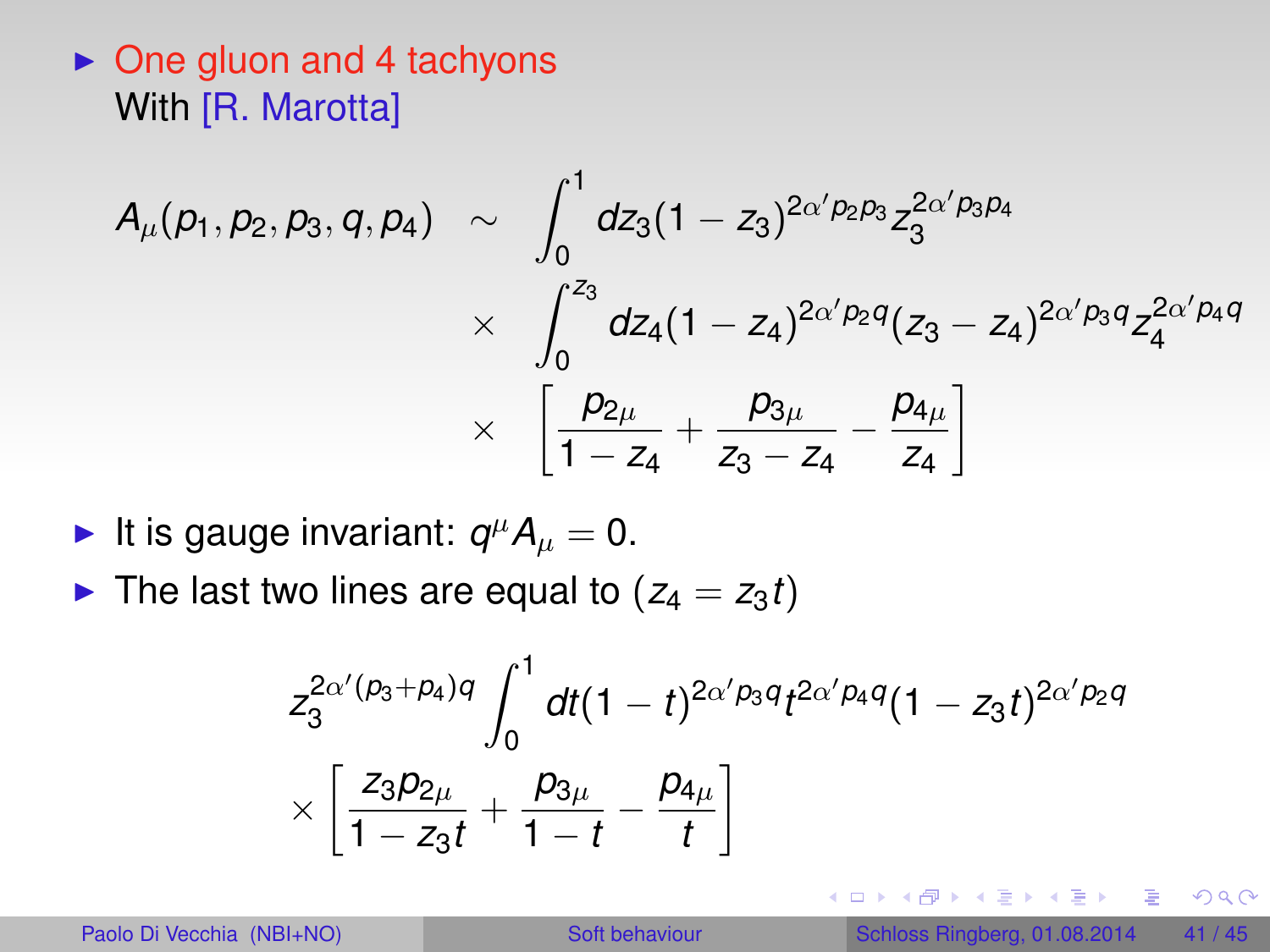$\blacktriangleright$  They are equal to

$$
z_3^{2\alpha' (p_3+p_4)q} \left[ \frac{\Gamma(1+2\alpha' p_4 q) \Gamma(2\alpha' p_3 q)}{\Gamma(2+2\alpha' (p_3+p_4) q)} z_3 \right. \\ \times {}_2F_1(1-2\alpha' p_2 q, 1+2\alpha' p_4 q; 2+2\alpha' (p_3+p_4) q; z_3) \\ + \frac{\Gamma(2\alpha' p_4 q+1) \Gamma(1+2\alpha' p_3 q)}{\Gamma(1+2\alpha' (p_3+p_4) q)} \left( -\frac{p_4 \mu}{2\alpha' p_4 q} \right. \\ \times {}_2F_1(-2\alpha' p_2 q, 2\alpha' p_4 q; 1+2\alpha' (p_3+p_4) q; z_3) \\ + \frac{p_3 \mu}{2\alpha' p_3 q} (1-z_3)^{2\alpha' p_2 q} \\ \times {}_2F_1(-2\alpha' p_2 q, 2\alpha' p_3 q; 2\alpha' (p_3+p_4) q+1; -\frac{z_3}{1-z_3}) \right)
$$

In the soft limit up to the order  $q^0$  we can forget the ratio of Γ-functions, we can approximate the last two  $2F_1$  with 1 and the first one with:  ${}_{2}F_{1}(1, 1; 2; z_{3})z_{3} = -\log(1 - z_{3}).$ 

 $\Rightarrow$ 

 $QQQ$ 

4 ロ ト 4 何 ト 4 ヨ ト 4 ヨ ト -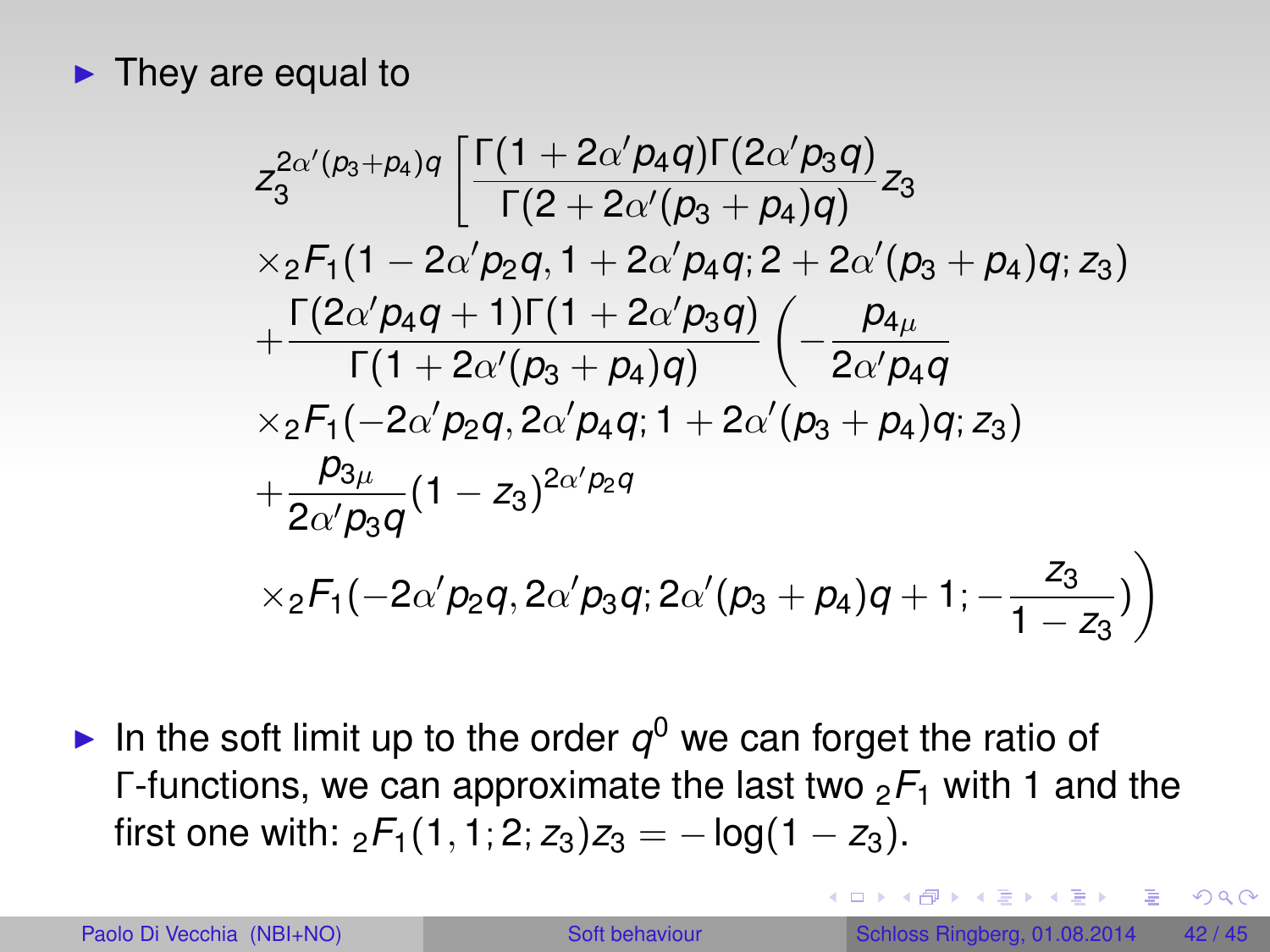$\blacktriangleright$  In this way we get:

$$
\int_0^1 dz_3 (1-z_3)^{2\alpha'p_2p_3} z_3^{2\alpha'p_3p_4} \left[-\log(1-z_3)p_{2\mu}\right.+z_3^{2\alpha'(p_3+p_4)q}\left(\frac{p_{3\mu}}{2\alpha'p_3q}(1-z_3)^{2\alpha'p_2q}-\frac{p_{4\mu}}{2\alpha'p_4q}\right)\right]
$$

 $\blacktriangleright$  It can be written as follows:

<span id="page-42-0"></span>
$$
\begin{aligned}&\frac{1}{2\alpha'}\left[\frac{\rho_{3\mu}}{\rho_3 q}-\frac{\rho_{4\mu}}{\rho_4 q}+\frac{q^\rho J^{(3)}_{\mu\rho}}{\rho_3 q}-\frac{q^\rho J^{(4)}_{\mu\rho}}{\rho_4 q}\right]\\&\times\int_0^1 dz_3(1-z_3)^{\alpha'(p_2+p_3)^2-2}z_3^{\alpha'(p_3+p_4)^2-2}\end{aligned}
$$

 $\blacktriangleright$  The last integral is the amplitude for four tachyons and

$$
J_{\mu\rho}^{(3,4)} = \rho_{(3,4)\mu} \frac{\partial}{\partial \rho_{(3,4)\rho}} - \rho_{(3,4)\rho} \frac{\partial}{\partial \rho_{(3,4)\mu}}
$$
\nPaolo Di Vecchia (NBI+NO)

\nSoft behavior

\nSchloss Ringberg, 01.08.2014

\n43/45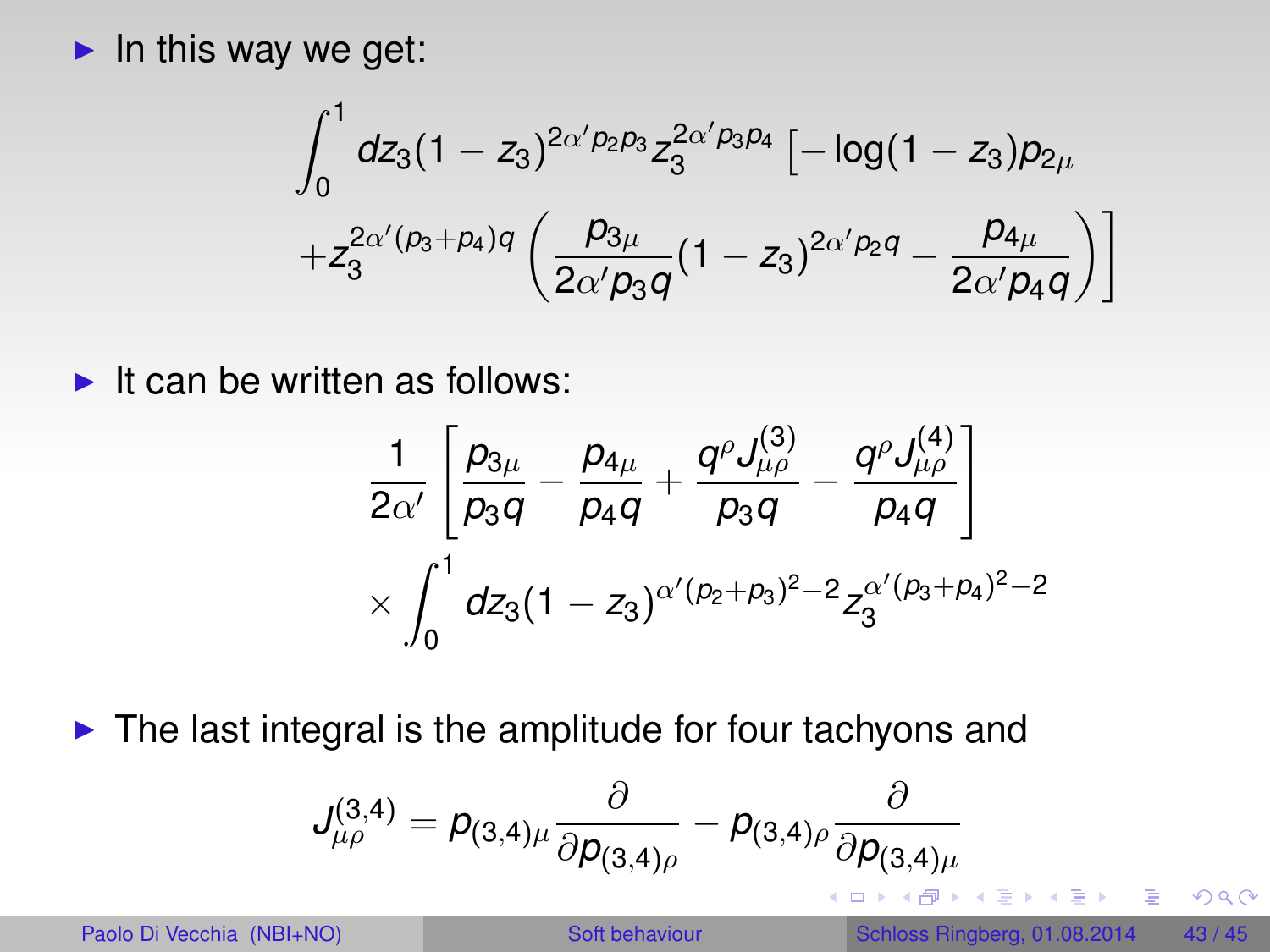### **Conclusions**

- $\triangleright$  We have extended Low's proof of the universality of sub-leading behavior of photons to non-abelian gauge theory and to gravity.
- $\triangleright$  On-shell gauge invariance can be used to fully determine the first sub-leading soft-gluon behavior at tree level.
- In gravity the first two subleading terms in the soft expansion can also be fully determined from on-shell gauge invariance.
- $\triangleright$  We have considered the factorizing contribution to both gauge theories and gravity.
- In non-abelian gauge theories the leading term is not affected by it, but the next to the leading is affected.
- $\triangleright$  Similarly in gravity the first two leading terms are not affected by the factorizing contribution, but the next term is affected.

<span id="page-43-0"></span> $QQ$ 

 $(0,1)$   $(0,1)$   $(0,1)$   $(1,1)$   $(1,1)$   $(1,1)$   $(1,1)$   $(1,1)$   $(1,1)$   $(1,1)$   $(1,1)$   $(1,1)$   $(1,1)$   $(1,1)$